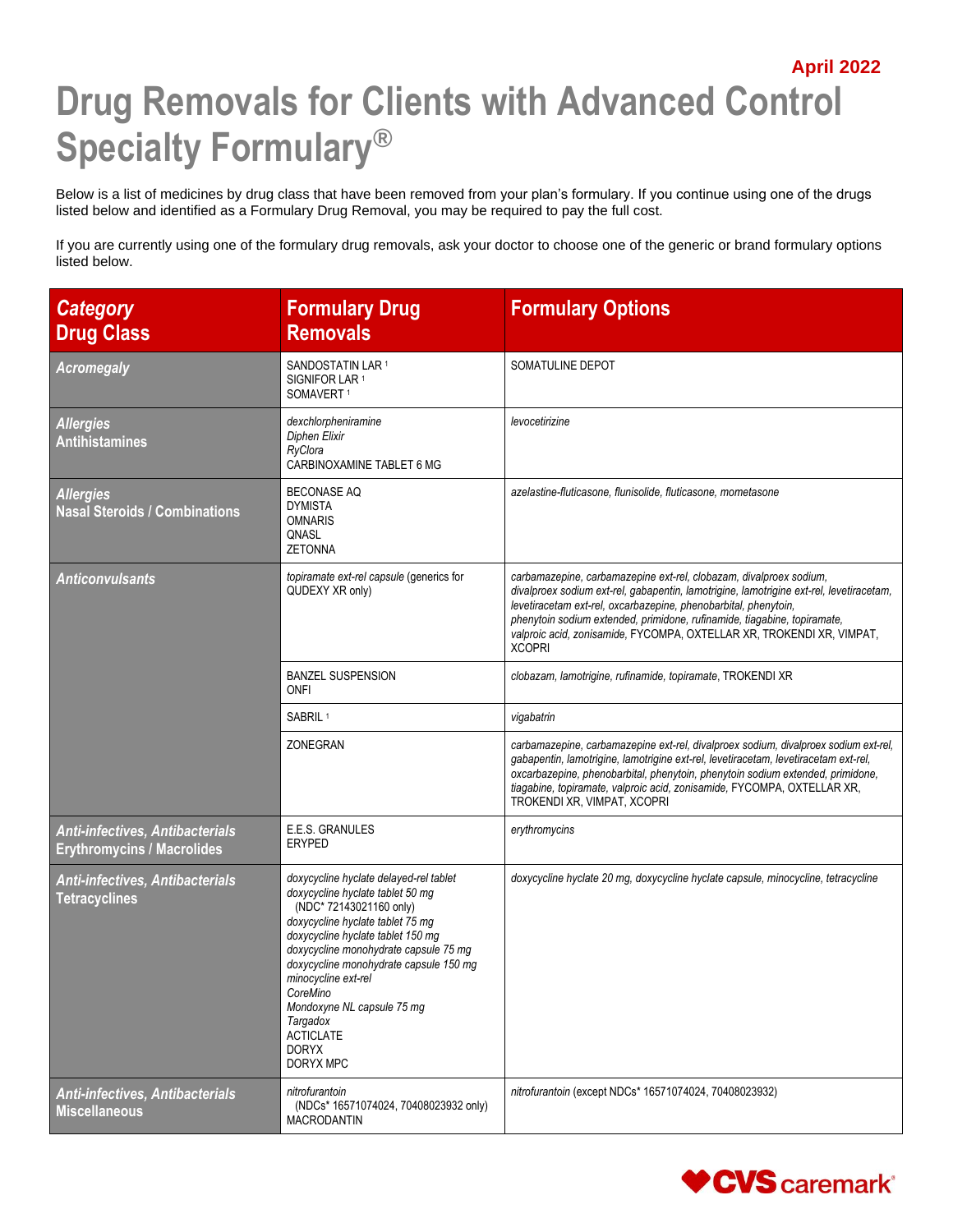| <b>Category</b><br><b>Drug Class</b>                                                                                                    | <b>Formulary Drug</b><br><b>Removals</b>                                                                                                                              | <b>Formulary Options</b>                                                                                                                                              |
|-----------------------------------------------------------------------------------------------------------------------------------------|-----------------------------------------------------------------------------------------------------------------------------------------------------------------------|-----------------------------------------------------------------------------------------------------------------------------------------------------------------------|
| <b>Anti-infectives, Antifungals</b>                                                                                                     | flucytosine capsule 500 mg                                                                                                                                            | fluconazole                                                                                                                                                           |
|                                                                                                                                         | posaconazole delayed-rel tablet<br><b>NOXAFIL</b>                                                                                                                     | fluconazole, itraconazole                                                                                                                                             |
|                                                                                                                                         | <b>CRESEMBA</b>                                                                                                                                                       | itraconazole                                                                                                                                                          |
|                                                                                                                                         | tavaborole                                                                                                                                                            | terbinafine tablet                                                                                                                                                    |
| Anti-infectives,<br><b>Antiretroviral Agents</b><br><b>Combination Agents</b>                                                           | ATRIPLA <sup>1</sup><br>COMPLERA <sup>1</sup><br>STRIBILD <sup>1</sup>                                                                                                | efavirenz-emtricitabine-tenofovir disoproxil fumarate,<br>efavirenz-lamivudine-tenofovir disoproxil fumarate, BIKTARVY, DOVATO,<br>GENVOYA, ODEFSEY, SYMTUZA, TRIUMEQ |
|                                                                                                                                         | TRUVADA <sup>1</sup>                                                                                                                                                  | abacavir-lamivudine, emtricitabine-tenofovir disoproxil fumarate,<br>lamivudine-zidovudine, CIMDUO, DESCOVY, TEMIXYS                                                  |
| <b>Anti-infectives.</b>                                                                                                                 | APTIVUS <sup>1</sup>                                                                                                                                                  | Consult doctor                                                                                                                                                        |
| <b>Antiretroviral Agents</b><br><b>Protease Inhibitors</b>                                                                              | <b>INVIRASE<sup>1</sup></b><br>LEXIVA <sup>1</sup><br><b>VIRACEPT 1</b>                                                                                               | atazanavir, lopinavir-ritonavir, EVOTAZ, PREZCOBIX, PREZISTA                                                                                                          |
| <b>Anti-infectives, Antivirals</b><br>Cytomegalovirus 1                                                                                 | VALCYTE                                                                                                                                                               | valganciclovir                                                                                                                                                        |
| <b>Anti-infectives, Antivirals</b><br>Hepatitis B <sup>+</sup>                                                                          | <b>BARACLUDE TABLET 1</b><br>EPIVIR HBV <sup>1</sup><br>HEPSERA <sup>1</sup>                                                                                          | entecavir, lamivudine, tenofovir disoproxil fumarate,<br>BARACLUDE SOLUTION, VEMLIDY                                                                                  |
| <b>Anti-infectives, Antivirals</b>                                                                                                      | MAVYRET <sup>1</sup>                                                                                                                                                  | EPCLUSA (genotypes 1, 2, 3, 4, 5, 6), HARVONI (genotypes 1, 4, 5, 6), VOSEVI <sup>2</sup>                                                                             |
| Hepatitis C <sup>+</sup>                                                                                                                | VIEKIRA PAK 1<br>ZEPATIER 1                                                                                                                                           | EPCLUSA (genotypes 1, 2, 3, 4, 5, 6), HARVONI (genotypes 1, 4, 5, 6)                                                                                                  |
| <b>Anti-infectives, Antivirals</b><br>Herpes <sup>t</sup>                                                                               | acyclovir cream<br>VALTREX                                                                                                                                            | acyclovir capsule, acyclovir tablet, valacyclovir                                                                                                                     |
| <b>Anti-infectives</b><br><b>Miscellaneous</b>                                                                                          | <b>DARAPRIM</b>                                                                                                                                                       | pyrimethamine                                                                                                                                                         |
| <b>Antiobesity</b>                                                                                                                      | <b>CONTRAVE</b><br><b>XENICAL</b>                                                                                                                                     | QSYMIA, SAXENDA, WEGOVY                                                                                                                                               |
| <b>Anxiety</b> f<br><b>Benzodiazepines</b>                                                                                              | <b>ATIVAN</b><br><b>XANAX</b><br><b>XANAX XR</b>                                                                                                                      | alprazolam, clonazepam, diazepam, lorazepam, oxazepam                                                                                                                 |
| Asthma t<br><b>Beta Agonists, Short-Acting</b>                                                                                          | albuterol sulfate CFC-free aerosol<br>(NDC* 66993001968 only)<br>PROAIR HFA<br><b>PROAIR RESPICLICK</b><br>PROVENTIL HFA<br><b>VENTOLIN HFA</b><br><b>XOPENEX HFA</b> | albuterol sulfate CFC-free aerosol (except NDC* 66993001968).<br>levalbuterol tartrate CFC-free aerosol                                                               |
| Asthma t<br><b>Leukotriene Modulators</b>                                                                                               | zileuton ext-rel<br><b>SINGULAIR</b>                                                                                                                                  | montelukast. zafirlukast                                                                                                                                              |
| Asthma t<br><b>Steroid Inhalants</b>                                                                                                    | <b>ALVESCO</b><br><b>ASMANEX</b><br><b>ASMANEX HFA</b>                                                                                                                | ARNUITY ELLIPTA, FLOVENT DISKUS, FLOVENT HFA,<br>PULMICORT FLEXHALER, QVAR REDIHALER                                                                                  |
| Asthma <sup>t</sup> or Chronic Obstructive<br><b>Pulmonary Disease (COPD) +</b><br><b>Steroid / Beta Agonist</b><br><b>Combinations</b> | <b>DULERA</b>                                                                                                                                                         | ADVAIR DISKUS, ADVAIR HFA**, BREO ELLIPTA**, SYMBICORT                                                                                                                |

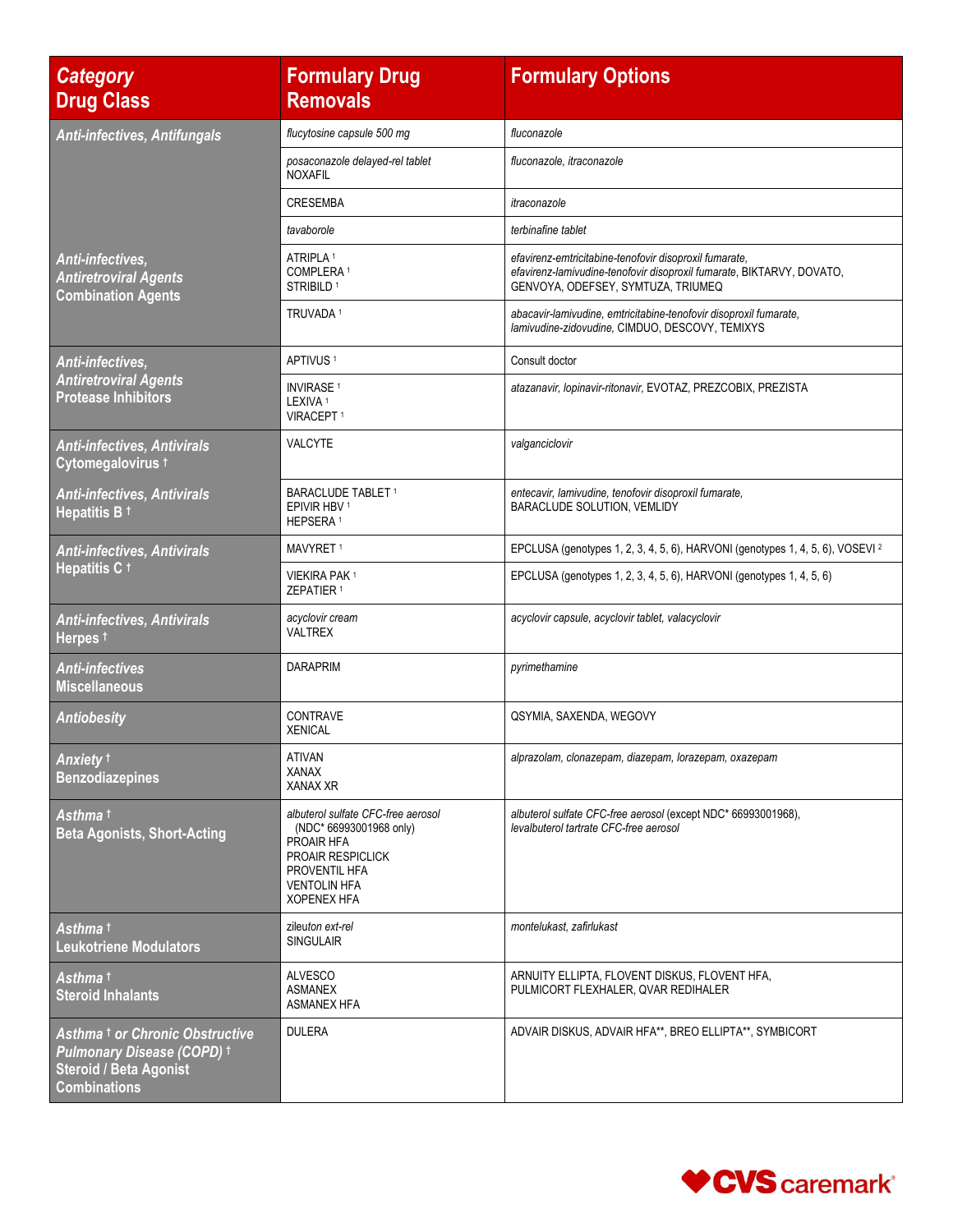| <b>Category</b><br><b>Drug Class</b>                                                                                | <b>Formulary Drug</b><br><b>Removals</b>                                                                                                                        | <b>Formulary Options</b>                                                                                                                                                     |
|---------------------------------------------------------------------------------------------------------------------|-----------------------------------------------------------------------------------------------------------------------------------------------------------------|------------------------------------------------------------------------------------------------------------------------------------------------------------------------------|
| <b>Attention Deficit Hyperactivity</b><br>Disorder t                                                                | <b>ADDERALL</b><br><b>EVEKEO</b>                                                                                                                                | amphetamine-dextroamphetamine mixed salts, methylphenidate                                                                                                                   |
|                                                                                                                     | <b>ADZENYS ER</b><br>ADZENYS XR-ODT<br><b>APTENSIO XR</b><br><b>DAYTRANA</b><br><b>FOCALIN XR</b>                                                               | amphetamine-dextroamphetamine mixed salts ext-rel**, dexmethylphenidate ext-rel,<br>methylphenidate ext-rel**, MYDAYIS, VYVANSE                                              |
|                                                                                                                     | <b>INTUNIV</b>                                                                                                                                                  | amphetamine-dextroamphetamine mixed salts ext-rel**, atomoxetine,<br>dexmethylphenidate ext-rel, guanfacine ext-rel, methylphenidate ext-rel**, MYDAYIS,<br>QELBREE, VYVANSE |
| <b>Autoimmune Agents</b><br><b>Physician-Administered Agents</b>                                                    | ACTEMRA INTRAVENOUS <sup>1</sup><br>ORENCIA INTRAVENOUS <sup>1</sup>                                                                                            | REMICADE, SIMPONI ARIA                                                                                                                                                       |
|                                                                                                                     | AVSOLA <sup>1</sup><br>CIMZIA LYOPHILIZED POWDER 1<br><b>INFLECTRA 1</b><br><b>RENFLEXIS<sup>1</sup></b>                                                        | REMICADE, SIMPONI ARIA, STELARA INTRAVENOUS                                                                                                                                  |
|                                                                                                                     | ENTYVIO (For Crohn's Disease Only) 1                                                                                                                            | REMICADE, STELARA INTRAVENOUS                                                                                                                                                |
|                                                                                                                     | ILUMYA <sup>1</sup>                                                                                                                                             | <b>REMICADE</b>                                                                                                                                                              |
| <b>Autoimmune Agents</b><br><b>Self-Administered Agents</b><br><b>Ankylosing Spondylitis +</b>                      | SIMPONI <sup>1</sup><br>TALTZ <sup>1</sup>                                                                                                                      | COSENTYX, ENBREL, HUMIRA                                                                                                                                                     |
| <b>Autoimmune Agents</b><br><b>Self-Administered Agents</b><br>Crohn's Disease t                                    | None                                                                                                                                                            | HUMIRA, STELARA SUBCUTANEOUS                                                                                                                                                 |
| <b>Autoimmune Agents</b><br><b>Self-Administered Agents</b><br><b>Non-Radiographic Axial</b><br>Spondyloarthritis t | TALTZ <sup>1</sup>                                                                                                                                              | CIMZIA PREFILLED SYRINGE, COSENTYX                                                                                                                                           |
| <b>Autoimmune Agents</b><br><b>Self-Administered Agents</b><br>Psoriasis †                                          | COSENTYX <sup>1</sup><br>ENBREL <sup>1</sup>                                                                                                                    | HUMIRA, OTEZLA, SKYRIZI, STELARA SUBCUTANEOUS, TALTZ, TREMFYA                                                                                                                |
| <b>Autoimmune Agents</b><br><b>Self-Administered Agents</b><br>Psoriatic Arthritis t                                | ORENCIA CLICKJECT <sup>1</sup><br>ORENCIA SUBCUTANEOUS <sup>1</sup><br>SIMPONI <sup>1</sup><br>TALTZ <sup>1</sup><br>XELJANZ <sup>1</sup><br>XELJANZ XR 1       | COSENTYX, ENBREL, HUMIRA, OTEZLA, RINVOQ, STELARA SUBCUTANEOUS,<br><b>TREMFYA</b>                                                                                            |
| <b>Autoimmune Agents</b><br><b>Self-Administered Agents</b><br>Rheumatoid Arthritis <sup>†</sup>                    | ACTEMRA ACTPEN <sup>1</sup><br>ACTEMRA SUBCUTANEOUS <sup>1</sup><br>KINERET <sup>1</sup><br>SIMPONI <sup>1</sup>                                                | ENBREL, HUMIRA, KEVZARA, ORENCIA CLICKJECT,<br>ORENCIA SUBCUTANEOUS, RINVOQ, XELJANZ, XELJANZ XR                                                                             |
| <b>Autoimmune Agents</b><br><b>Self-Administered Agents</b><br><b>Ulcerative Colitis +</b>                          | SIMPONI <sup>1</sup>                                                                                                                                            | HUMIRA, STELARA SUBCUTANEOUS #, XELJANZ #, XELJANZ XR #, ZEPOSIA #<br># After failure of HUMIRA                                                                              |
| <b>Autoimmune Agents</b><br><b>Self-Administered Agents</b><br>All Other Conditions <sup>t</sup>                    | ACTEMRA ACTPEN <sup>1</sup><br>ACTEMRA SUBCUTANEOUS <sup>1</sup><br>KINERET <sup>1</sup><br>ORENCIA CLICKJECT <sup>1</sup><br>ORENCIA SUBCUTANEOUS <sup>1</sup> | ENBREL, HUMIRA                                                                                                                                                               |
| <b>Botulinum Toxins</b>                                                                                             | BOTOX <sup>1</sup>                                                                                                                                              | Consult doctor                                                                                                                                                               |
| Cancer<br><b>Biosimilars</b>                                                                                        | RIABNI <sup>1</sup><br>TRUXIMA <sup>1</sup>                                                                                                                     | <b>RUXIENCE</b>                                                                                                                                                              |

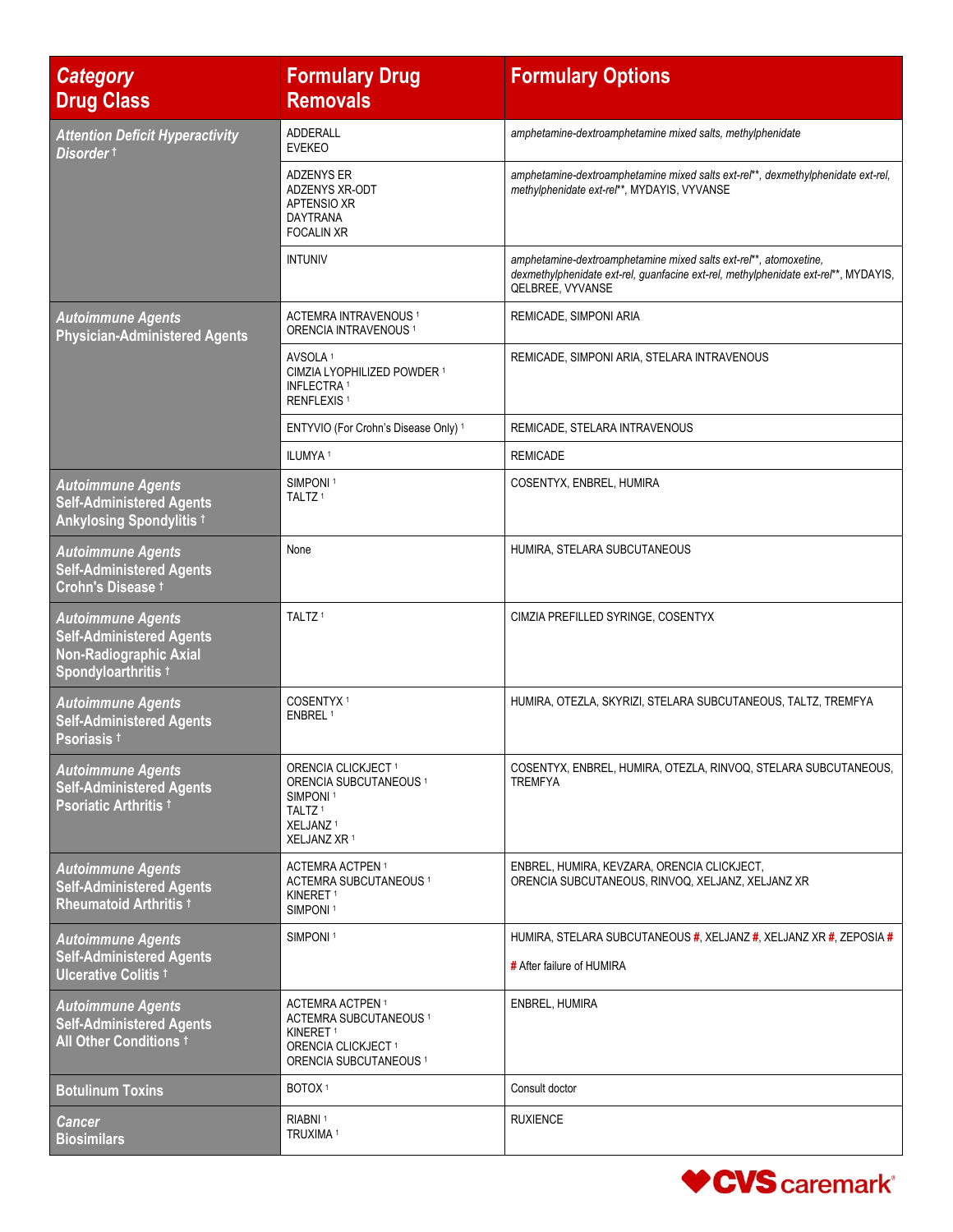| <b>Category</b><br><b>Drug Class</b>                                                                                      | <b>Formulary Drug</b><br><b>Removals</b>                                                                                                                     | <b>Formulary Options</b>                                                                                                 |
|---------------------------------------------------------------------------------------------------------------------------|--------------------------------------------------------------------------------------------------------------------------------------------------------------|--------------------------------------------------------------------------------------------------------------------------|
| <b>Cancer</b><br>Chronic Myelogenous Leukemia t<br><b>Kinase Inhibitors</b>                                               | GLEEVEC <sup>1</sup><br>ICLUSIG <sup>1</sup><br>TASIGNA <sup>1</sup>                                                                                         | imatinib mesylate, BOSULIF, SPRYCEL                                                                                      |
| Cancer<br>Follicular Lymphoma +<br><b>PI3K Inhibitors</b>                                                                 | ALIQOPA <sup>1</sup><br>ZYDELIG <sup>1</sup>                                                                                                                 | <b>COPIKTRA</b>                                                                                                          |
| <b>Cancer</b>                                                                                                             | AVASTIN <sup>1</sup>                                                                                                                                         | <b>ZIRABEV</b>                                                                                                           |
| <b>Monoclonal Antibodies</b>                                                                                              | HERCEPTIN <sup>1</sup><br>HERCEPTIN HYLECTA <sup>1</sup>                                                                                                     | KANJINTI, TRAZIMERA                                                                                                      |
|                                                                                                                           | RITUXAN <sup>1</sup>                                                                                                                                         | <b>RUXIENCE</b>                                                                                                          |
| Cancer<br>mTOR Inhibitors                                                                                                 | AFINITOR <sup>1</sup>                                                                                                                                        | everolimus, AFINITOR DISPERZ                                                                                             |
| <b>Cancer</b><br>Multiple Myeloma +<br><b>Proteasome Inhibitors</b>                                                       | <b>BORTEZOMIB1</b><br>KYPROLIS <sup>1</sup>                                                                                                                  | NINLARO, VELCADE                                                                                                         |
| <b>Cancer</b><br>Non-Small Cell Lung Cancer 1<br><b>ALK Inhibitors</b>                                                    | XALKORI <sup>1</sup>                                                                                                                                         | ALECENSA, ALUNBRIG, ZYKADIA                                                                                              |
| <b>Cancer</b><br>Prostate <sup>†</sup><br>Antiandrogens                                                                   | <b>NILANDRON</b><br>ZYTIGA <sup>1</sup>                                                                                                                      | abiraterone, bicalutamide, ERLEADA, XTANDI, YONSA                                                                        |
| <b>Cancer</b><br>Prostate <sup>†</sup><br><b>Luteinizing Hormone-Releasing</b><br>Hormone (LHRH) Agonists                 | LUPRON DEPOT <sup>1</sup><br>TRELSTAR MIXJECT <sup>1</sup><br>ZOLADEX <sup>1</sup>                                                                           | ELIGARD, FIRMAGON                                                                                                        |
| <b>Cardiovascular</b><br>Antiarrhythmics                                                                                  | <b>BETAPACE</b><br><b>BETAPACE AF</b>                                                                                                                        | sotalol                                                                                                                  |
|                                                                                                                           | <b>NORPACE</b>                                                                                                                                               | disopyramide                                                                                                             |
| Cardiovascular<br><b>Antilipemics</b><br><b>Cholesterol Absorption Inhibitors</b>                                         | <b>ZETIA</b>                                                                                                                                                 | ezetimibe                                                                                                                |
| <b>Cardiovascular</b><br><b>Antilipemics</b><br>Fibrates                                                                  | fenofibrate capsule 50 mg<br>fenofibrate capsule 130 mg<br>fenofibrate tablet 40 mg<br>fenofibrate tablet 120 mg<br>FENOGLIDE TABLET 120 MG<br><b>TRICOR</b> | fenofibrate (except fenofibrate capsule 50 mg, 130 mg; fenofibrate tablet 40 mg, 120 mg),<br>fenofibric acid delayed-rel |
| <b>Cardiovascular</b><br><b>Antilipemics</b><br><b>HMG-CoA Reductase Inhibitors</b><br>(HMGs or Statins) / Combinations 3 | <b>ALTOPREV</b><br><b>CRESTOR</b><br><b>LESCOL XL</b><br><b>LIPITOR</b><br><b>LIVALO</b>                                                                     | atorvastatin, ezetimibe-simvastatin, fluvastatin, lovastatin, pravastatin, rosuvastatin,<br>simvastatin                  |
| <b>Cardiovascular</b><br><b>Antilipemics</b><br><b>Niacins</b>                                                            | niacin tablet 500 mg<br>Niacor                                                                                                                               | niacin ext-rel                                                                                                           |
| <b>Cardiovascular</b><br><b>Antilipemics</b><br><b>Omega-3 Fatty Acids</b>                                                | icosapent ethyl                                                                                                                                              | omega-3 acid ethyl esters, VASCEPA                                                                                       |

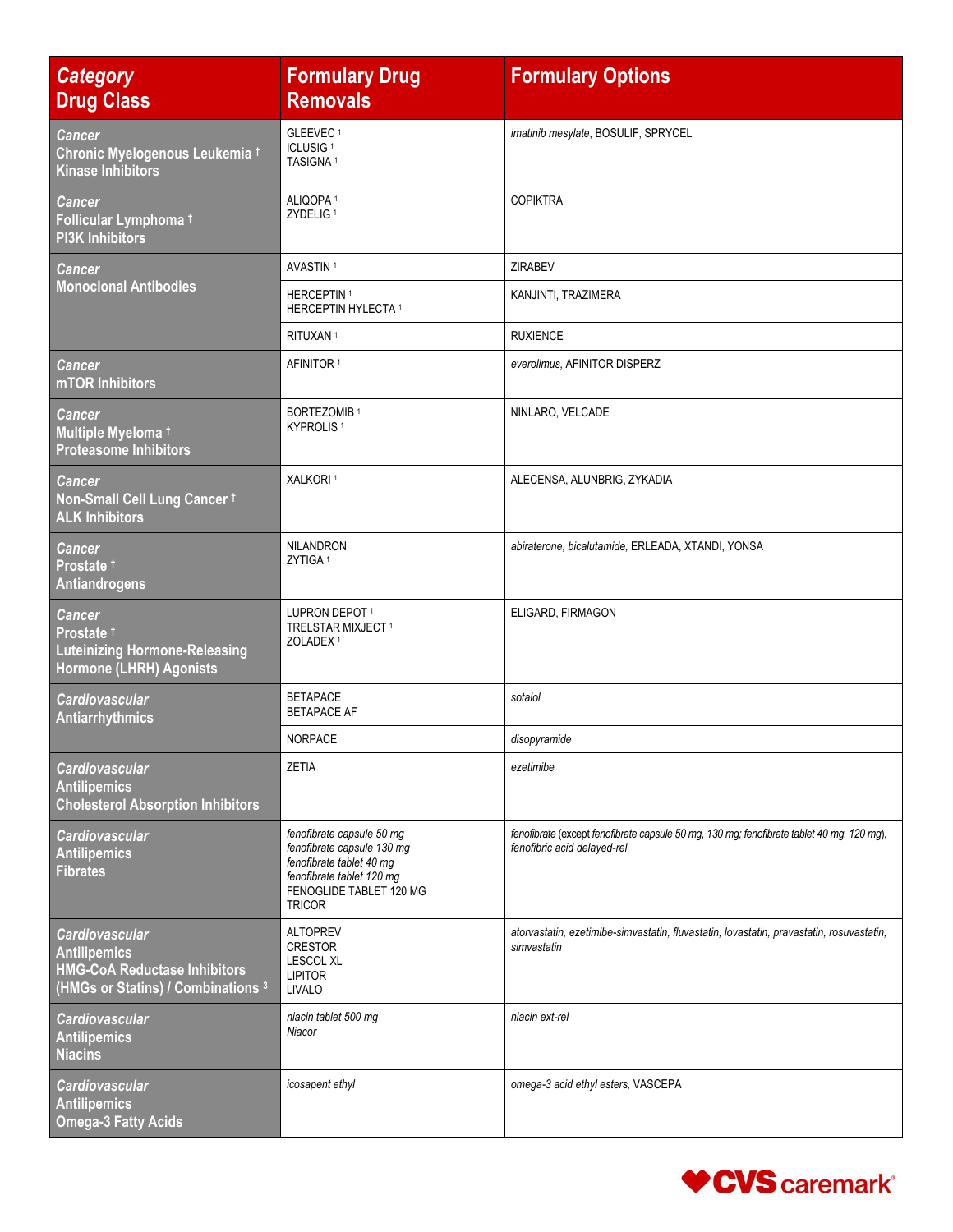| <b>Category</b><br><b>Drug Class</b>                                                                                                           | <b>Formulary Drug</b><br><b>Removals</b>                                                       | <b>Formulary Options</b>                                                                                                                                                                                                                                               |
|------------------------------------------------------------------------------------------------------------------------------------------------|------------------------------------------------------------------------------------------------|------------------------------------------------------------------------------------------------------------------------------------------------------------------------------------------------------------------------------------------------------------------------|
| <b>Cardiovascular</b><br><b>Antilipemics</b><br><b>PCSK9 Inhibitors</b>                                                                        | REPATHA <sup>1</sup>                                                                           | <b>PRALUENT</b>                                                                                                                                                                                                                                                        |
| <b>Cardiovascular</b><br><b>Digitalis Glycosides</b>                                                                                           | <b>LANOXIN TABLET</b><br>(125 MCG and 250 MCG only)                                            | digoxin                                                                                                                                                                                                                                                                |
| <b>Cardiovascular</b><br><b>Diuretics</b>                                                                                                      | <b>DYRENIUM</b>                                                                                | amiloride, triamterene                                                                                                                                                                                                                                                 |
| Cardiovascular<br><b>Nitrates</b>                                                                                                              | isosorbide dinitrate 40 mg                                                                     | isosorbide dinitrate (except isosorbide dinitrate 40 mg), isosorbide mononitrate                                                                                                                                                                                       |
| <b>Cardiovascular</b><br><b>Pulmonary Arterial Hypertension</b><br><b>Endothelin Receptor Antagonists</b>                                      | LETAIRIS <sup>1</sup><br>TRACLEER <sup>1</sup>                                                 | ambrisentan, bosentan, OPSUMIT                                                                                                                                                                                                                                         |
| <b>Cardiovascular</b><br><b>Pulmonary Arterial Hypertension</b><br><b>Phosphodiesterase Inhibitors</b>                                         | ADCIRCA <sup>1</sup><br>REVATIO <sup>1</sup>                                                   | sildenafil, tadalafil                                                                                                                                                                                                                                                  |
| <b>Cardiovascular</b><br><b>Pulmonary Arterial Hypertension</b><br><b>Prostaglandin Vasodilators</b>                                           | REMODULIN <sup>1</sup>                                                                         | treprostinil                                                                                                                                                                                                                                                           |
| <b>Carnitine Deficiency</b>                                                                                                                    | CARNITOR<br><b>CARNITOR SF</b>                                                                 | levocarnitine                                                                                                                                                                                                                                                          |
| <b>Chronic Obstructive Pulmonary</b><br>Disease (COPD) †<br><b>Anticholinergics</b>                                                            | <b>INCRUSE ELLIPTA</b><br><b>TUDORZA</b>                                                       | SPIRIVA, YUPELRI                                                                                                                                                                                                                                                       |
| <b>Chronic Obstructive Pulmonary</b><br>Disease (COPD) †<br><b>Anticholinergic / Beta Agonist</b><br><b>Combinations</b><br><b>Long Acting</b> | <b>BEVESPI AEROSPHERE</b>                                                                      | ANORO ELLIPTA, STIOLTO RESPIMAT                                                                                                                                                                                                                                        |
| <b>Contraceptives</b><br>Oral                                                                                                                  | BALCOLTRA<br><b>BEYAZ</b><br>MINASTRIN 24 FE<br>SEASONIQUE<br><b>TAYTULLA</b><br>YASMIN<br>YAZ | ethinyl estradiol-drospirenone, ethinyl estradiol-drospirenone-levomefolate,<br>ethinyl estradiol-levonorgestrel, ethinyl estradiol-norethindrone acetate,<br>ethinyl estradiol-norethindrone acetate-iron, ethinyl estradiol-norgestimate,<br>LO LOESTRIN FE, NATAZIA |
| <b>Contraceptives</b><br><b>Progestin Intrauterine Devices</b>                                                                                 | LILETTA <sup>1</sup>                                                                           | KYLEENA, MIRENA, SKYLA                                                                                                                                                                                                                                                 |
| <b>Contraceptives</b><br><b>Vaginal</b>                                                                                                        | <b>NUVARING</b>                                                                                | ethinyl estradiol-etonogestrel, ANNOVERA                                                                                                                                                                                                                               |
| Cystic Fibrosis <sup>t</sup><br><b>Inhaled Antibiotics</b>                                                                                     | TOBI <sup>1</sup><br>TOBI PODHALER <sup>1</sup>                                                | tobramycin inhalation solution, BETHKIS                                                                                                                                                                                                                                |
| Dental<br><b>Cavity/Caries Prevention</b>                                                                                                      | <b>PREVIDENT</b>                                                                               | Consult doctor                                                                                                                                                                                                                                                         |

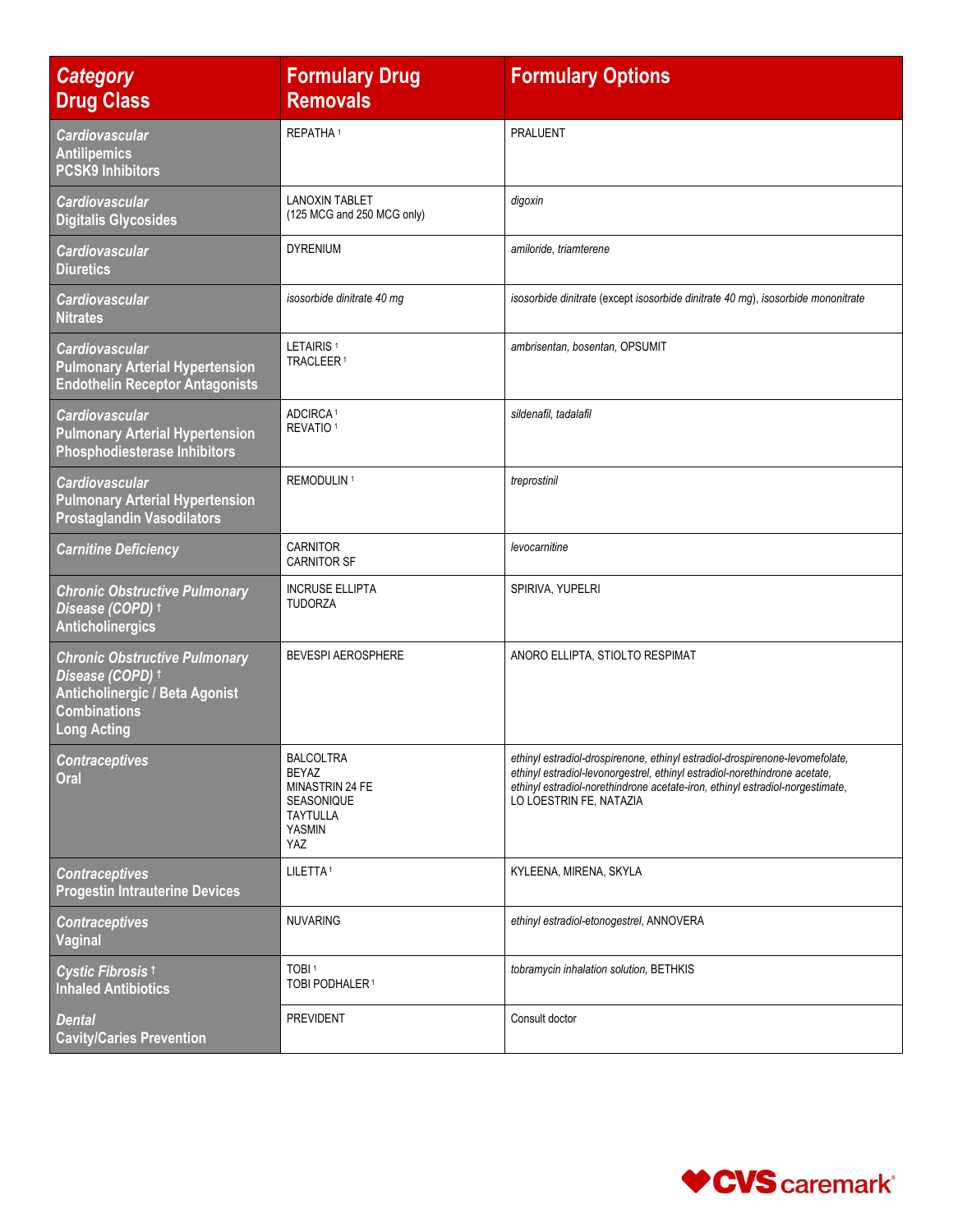| <b>Category</b><br><b>Drug Class</b>                                                                 | <b>Formulary Drug</b><br><b>Removals</b>                                                                                                                                                                             | <b>Formulary Options</b>                                                                                                                                                                                                                     |
|------------------------------------------------------------------------------------------------------|----------------------------------------------------------------------------------------------------------------------------------------------------------------------------------------------------------------------|----------------------------------------------------------------------------------------------------------------------------------------------------------------------------------------------------------------------------------------------|
| Depression t<br><b>Antidepressants, Selective</b><br><b>Serotonin Reuptake Inhibitors</b><br>(SSRIs) | fluoxetine tablet 60 mg<br>paroxetine HCI ext-rel<br>(NDC* 60505367503 only)<br><b>LEXAPRO</b><br><b>PAXIL</b><br><b>PAXIL CR</b><br><b>PEXEVA</b><br>PROZAC<br><b>VIIBRYD</b><br><b>ZOLOFT</b>                      | citalopram, escitalopram, fluoxetine (except fluoxetine tablet 60 mg,<br>fluoxetine tablet [generics for SARAFEM]), paroxetine HCI,<br>paroxetine HCl ext-rel (except NDC* 60505367503), sertraline, TRINTELLIX                              |
| Depression t<br>Antidepressants, Serotonin<br><b>Norepinephrine Reuptake Inhibitors</b><br>(SNRIs)   | venlafaxine ext-rel tablet (except 225 mg)<br>CYMBALTA<br>EFFEXOR XR<br><b>PRISTIQ</b>                                                                                                                               | desvenlafaxine ext-rel, duloxetine, venlafaxine, venlafaxine ext-rel capsule                                                                                                                                                                 |
| Depression t<br>Antidepressants,<br><b>Miscellaneous Agents</b>                                      | bupropion ext-rel tablet 450 mg                                                                                                                                                                                      | bupropion, bupropion ext-rel (except bupropion ext-rel tablet 450 mg)                                                                                                                                                                        |
| Depression and/or Schizophrenia t<br><b>Antipsychotics, Atypicals</b>                                | <b>ABILIFY</b><br><b>FANAPT</b><br><b>SEROQUEL XR</b>                                                                                                                                                                | aripiprazole, clozapine, olanzapine, quetiapine, quetiapine ext-rel, risperidone,<br>ziprasidone, LATUDA, VRAYLAR                                                                                                                            |
| <b>Dermatology</b><br>Acne t                                                                         | adapalene pad<br>clindamycin gel (NDC* 68682046275 only)<br>Vanoxide-HC<br><b>ACANYA</b><br><b>AZELEX</b><br><b>BENZACLIN</b><br>DIFFERIN LOTION<br><b>FABIOR</b><br><b>TAZORAC</b><br><b>VELTIN</b><br><b>ZIANA</b> | adapalene (except adapalene pad), benzoyl peroxide,<br>clindamycin gel (except NDC* 68682046275), clindamycin solution,<br>clindamycin-benzoyl peroxide, erythromycin solution, erythromycin-benzoyl peroxide,<br>tretinoin, EPIDUO, ONEXTON |
| <b>Dermatology</b><br>Actinic Keratosis t                                                            | fluorouracil cream 0.5%<br>CARAC                                                                                                                                                                                     | fluorouracil cream 5%, fluorouracil solution, imiquimod, ZYCLARA                                                                                                                                                                             |
| <b>Dermatology</b><br>Anti-infective / Anti-inflammatory                                             | NEO-SYNALAR                                                                                                                                                                                                          | desonide (except desonide gel) or hydrocortisone WITH gentamicin                                                                                                                                                                             |
| <b>Dermatology</b><br><b>Antibiotics</b>                                                             | mupirocin cream                                                                                                                                                                                                      | gentamicin, mupirocin ointment                                                                                                                                                                                                               |
| <b>Dermatology</b><br><b>Antipsoriatics</b>                                                          | calcipotriene cream<br>calcipotriene foam<br>calcitriol ointment<br>CALCIPOTRIENE FOAM<br><b>SORILUX</b><br><b>TAZORAC</b><br><b>VECTICAL</b>                                                                        | calcipotriene ointment, calcipotriene solution                                                                                                                                                                                               |
|                                                                                                      | calcipotriene-betamethasone                                                                                                                                                                                          | calcipotriene ointment or calcipotriene solution WITH<br>desoximetasone (except desoximetasone ointment 0.05%).<br>fluocinonide (except fluocinonide cream 0.1%) or BRYHALI                                                                  |
| <b>Dermatology</b>                                                                                   | doxepin cream                                                                                                                                                                                                        | desonide (except desonide gel), hydrocortisone, pimecrolimus, tacrolimus, EUCRISA                                                                                                                                                            |
| <b>Atopic Dermatitis 1</b>                                                                           | <b>ELIDEL</b>                                                                                                                                                                                                        | pimecrolimus, tacrolimus, EUCRISA                                                                                                                                                                                                            |
| <b>Dermatology</b><br>Rosacea †                                                                      | doxycycline monohydrate delayed-rel capsule                                                                                                                                                                          | <b>ORACEA</b>                                                                                                                                                                                                                                |
|                                                                                                      | <i>ivermectin cream</i><br><b>FINACEA GEL</b><br><b>MIRVASO</b><br><b>NORITATE</b>                                                                                                                                   | azelaic acid gel, metronidazole, FINACEA FOAM, SOOLANTRA                                                                                                                                                                                     |

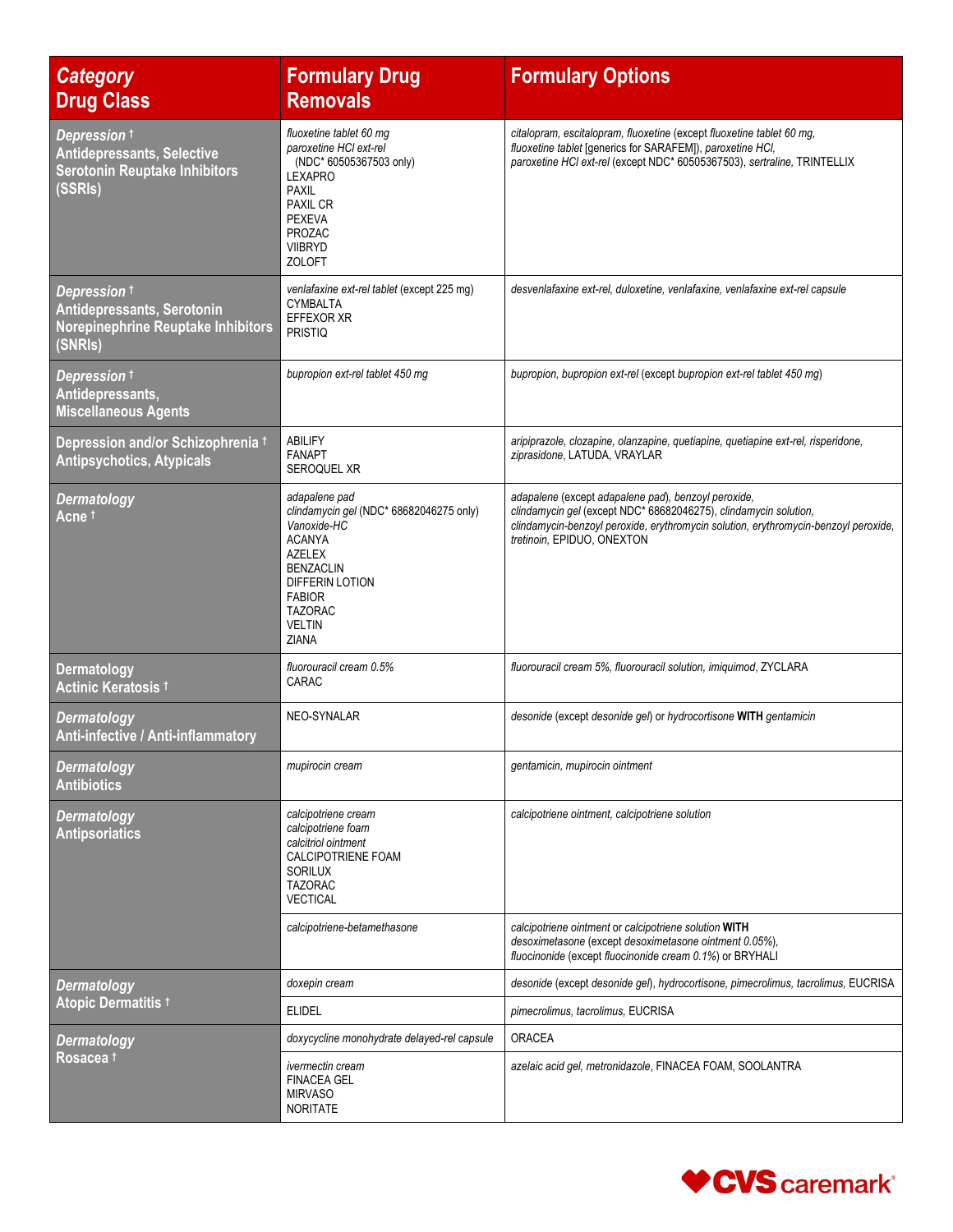| <b>Category</b><br><b>Drug Class</b>                                                                       | <b>Formulary Drug</b><br><b>Removals</b>                                                                                                                                                                                                                               | <b>Formulary Options</b>                                                                                                                                                                                                     |
|------------------------------------------------------------------------------------------------------------|------------------------------------------------------------------------------------------------------------------------------------------------------------------------------------------------------------------------------------------------------------------------|------------------------------------------------------------------------------------------------------------------------------------------------------------------------------------------------------------------------------|
| <b>Dermatology</b><br><b>Scars</b>                                                                         | <b>BEAU RX</b><br><b>CICATRACE</b><br><b>POLYTOZA</b><br><b>RECEDO</b><br><b>SCARSILK PAD</b><br>SIL-K PAD<br><b>SILIVEX</b><br><b>SILTREX</b>                                                                                                                         | Consult doctor                                                                                                                                                                                                               |
| <b>Dermatology</b><br>Seborrheic Dermatitis t                                                              | ketoconazole foam 2%<br>Ketodan                                                                                                                                                                                                                                        | ketoconazole shampoo 2%, selenium sulfide lotion 2.5%                                                                                                                                                                        |
|                                                                                                            | <b>XOLEGEL</b>                                                                                                                                                                                                                                                         | ciclopirox, ketoconazole cream 2%                                                                                                                                                                                            |
| <b>Dermatology</b><br>Skin Inflammation and Hives <sup>+</sup><br><b>Low Potency Corticosteroids</b>       | desonide gel<br>DesRx<br>flurandrenolide cream<br>flurandrenolide lotion<br><b>Nolix</b><br><b>CORDRAN CREAM</b><br><b>CORDRAN LOTION</b>                                                                                                                              | desonide (except desonide gel), hydrocortisone                                                                                                                                                                               |
| <b>Dermatology</b><br>Skin Inflammation and Hives t<br><b>Medium Potency Corticosteroids</b>               | clocortolone cream<br>desoximetasone ointment 0.05%<br>flurandrenolide ointment<br>hydrocortisone butyrate lipophilic cream 0.1%<br>hydrocortisone butyrate lotion<br>triamcinolone aerosol 0.2%<br>triamcinolone ointment 0.05%<br>Trianex<br><b>CORDRAN OINTMENT</b> | hydrocortisone butyrate cream, hydrocortisone butyrate ointment,<br>hydrocortisone butyrate solution, mometasone, triamcinolone cream,<br>triamcinolone lotion, triamcinolone ointment (except triamcinolone ointment 0.05%) |
| <b>Dermatology</b><br>Skin Inflammation and Hives t<br><b>High Potency Corticosteroids</b>                 | diflorasone cream<br>diflorasone ointment<br>halcinonide cream<br><b>APEXICON E</b><br><b>HALOG</b><br><b>PSORCON</b>                                                                                                                                                  | desoximetasone (except desoximetasone ointment 0.05%),<br>fluocinonide (except fluocinonide cream 0.1%), BRYHALI                                                                                                             |
| <b>Dermatology</b><br>Skin Inflammation and Hives <sup>+</sup><br><b>Very High Potency Corticosteroids</b> | clobetasol spray<br><b>CLOBEX SPRAY</b><br>OLUX-E                                                                                                                                                                                                                      | clobetasol foam                                                                                                                                                                                                              |
|                                                                                                            | fluocinonide cream 0.1%                                                                                                                                                                                                                                                | clobetasol cream, halobetasol cream                                                                                                                                                                                          |
|                                                                                                            | <b>CORDRAN TAPE</b><br><b>ULTRAVATE</b>                                                                                                                                                                                                                                | clobetasol cream, clobetasol foam, clobetasol gel, clobetasol lotion,<br>clobetasol ointment, halobetasol cream, halobetasol ointment                                                                                        |
| <b>Dermatology</b><br><b>Warts</b>                                                                         | <b>VEREGEN</b>                                                                                                                                                                                                                                                         | imiquimod                                                                                                                                                                                                                    |
| <b>Dermatology</b><br><b>Wound Care Products</b>                                                           | <b>ALEVICYN GEL</b><br><b>ALEVICYN SG</b><br>ALEVICYN SOLUTION                                                                                                                                                                                                         | desonide (except desonide gel), hydrocortisone                                                                                                                                                                               |
| <b>Dermatology</b><br><b>Miscellaneous Skin Conditions</b>                                                 | <b>ATOPADERM</b><br><b>BENSAL HP</b><br><b>EPICERAM</b><br><b>KAMDOY</b><br>SYNERDERM                                                                                                                                                                                  | desonide (except desonide gel), hydrocortisone                                                                                                                                                                               |
|                                                                                                            | luliconazole<br>oxiconazole<br>(NDCs* 00168035830, 51672135902 only)                                                                                                                                                                                                   | ciclopirox, clotrimazole, econazole, ketoconazole cream 2%, NAFTIN                                                                                                                                                           |
| <b>Diabetes</b> t<br><b>Biguanides</b>                                                                     | metformin ext-rel (generics for FORTAMET<br>and GLUMETZA only)<br><b>FORTAMET</b><br><b>GLUMETZA</b><br><b>RIOMET</b>                                                                                                                                                  | metformin, metformin ext-rel (except generics for FORTAMET and GLUMETZA)                                                                                                                                                     |

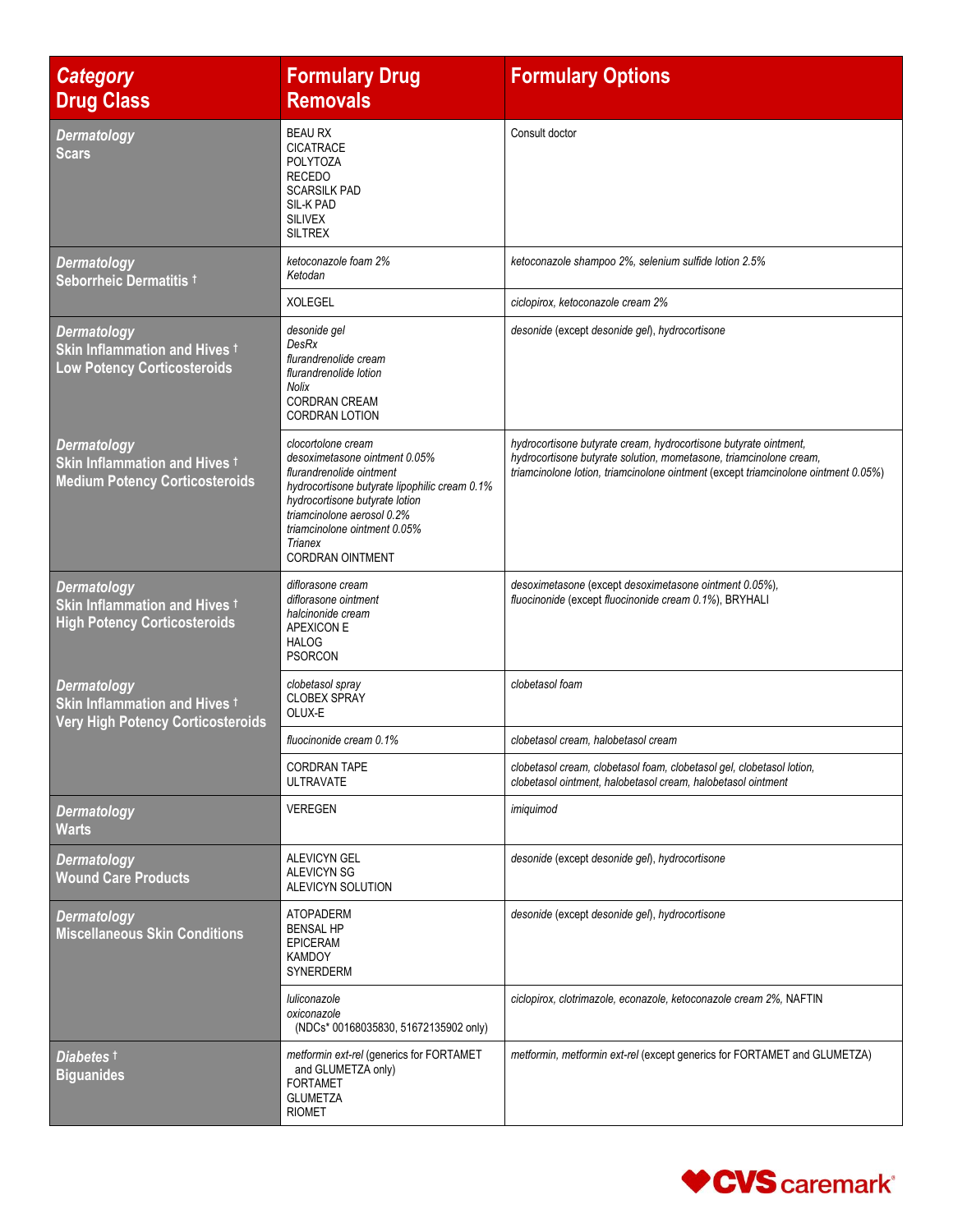| <b>Category</b><br><b>Drug Class</b>                                                                                                           | <b>Formulary Drug</b><br><b>Removals</b>                                                                                                                                 | <b>Formulary Options</b>                       |
|------------------------------------------------------------------------------------------------------------------------------------------------|--------------------------------------------------------------------------------------------------------------------------------------------------------------------------|------------------------------------------------|
| Diabetes t<br><b>Dipeptidyl Peptidase-4</b><br>(DPP-4) Inhibitors                                                                              | <b>NESINA</b><br>ONGLYZA<br><b>TRADJENTA</b>                                                                                                                             | JANUVIA                                        |
| Diabetes t<br><b>Dipeptidyl Peptidase-4</b><br>(DPP-4) Inhibitor Combinations                                                                  | <b>JENTADUETO</b><br><b>JENTADUETO XR</b><br><b>KAZANO</b><br><b>KOMBIGLYZE XR</b>                                                                                       | JANUMET, JANUMET XR                            |
|                                                                                                                                                | <b>OSENI</b>                                                                                                                                                             | JANUMET, JANUMET XR; JANUVIA WITH pioglitazone |
| <b>Diabetes</b> †<br><b>Injectable Incretin Mimetics</b>                                                                                       | <b>BYDUREON BCISE</b><br><b>BYETTA</b>                                                                                                                                   | OZEMPIC, RYBELSUS, TRULICITY, VICTOZA          |
| Diabetes t<br><b>Insulins</b>                                                                                                                  | <b>APIDRA</b><br><b>HUMALOG</b>                                                                                                                                          | FIASP, NOVOLOG                                 |
|                                                                                                                                                | HUMALOG MIX 50/50                                                                                                                                                        | NOVOLOG MIX 70/30                              |
|                                                                                                                                                | HUMALOG MIX 75/25                                                                                                                                                        | NOVOLOG MIX 70/30                              |
|                                                                                                                                                | HUMULIN 70/30 4                                                                                                                                                          | NOVOLIN 70/30 4                                |
|                                                                                                                                                | HUMULIN N 4                                                                                                                                                              | NOVOLIN N <sup>4</sup>                         |
|                                                                                                                                                | HUMULIN R <sup>4</sup>                                                                                                                                                   | NOVOLIN R <sup>4</sup>                         |
|                                                                                                                                                | NOTE: Humulin R U-500 concentrate will not<br>be subject to removal and will continue to be<br>covered.                                                                  |                                                |
| Diabetes +<br>Long Acting Insulins <sup>5</sup>                                                                                                | LANTUS                                                                                                                                                                   | <b>BASAGLAR, LEVEMIR</b>                       |
| Diabetes +<br><b>Insulin Sensitizers</b>                                                                                                       | <b>ACTOS</b>                                                                                                                                                             | pioglitazone                                   |
| Diabetes <sup>t</sup><br><b>Sodium-Glucose</b><br>Co-transporter 2 (SGLT2) Inhibitors                                                          | <b>INVOKANA</b>                                                                                                                                                          | FARXIGA, JARDIANCE                             |
| Diabetes t<br><b>Sodium-Glucose</b><br>Co-transporter 2 (SGLT2) Inhibitor /<br><b>Biguanide Combinations</b>                                   | <b>INVOKAMET</b><br><b>INVOKAMET XR</b>                                                                                                                                  | SYNJARDY, SYNJARDY XR, XIGDUO XR               |
| Diabetes +<br>Sodium-Glucose<br>Co-transporter 2 (SGLT2) Inhibitor /<br><b>Dipeptidyl Peptidase-4 (DPP-4)</b><br><b>Inhibitor Combinations</b> | <b>QTERN</b>                                                                                                                                                             | <b>GLYXAMBI</b>                                |
| Diabetes <sup>t</sup><br>Supplies, Needles <sup>6</sup>                                                                                        | NOVO NORDISK NEEDLES<br>OWEN MUMFORD NEEDLES<br>PERRIGO NEEDLES<br><b>ULTIMED NEEDLES</b><br>All other insulin needles that are not<br><b>BD ULTRAFINE brand</b>         | <b>BD ULTRAFINE NEEDLES</b>                    |
| Diabetes <sup>t</sup><br>Supplies, Syringes 6                                                                                                  | ALLISON MEDICAL INSULIN SYRINGES<br><b>TRIVIDIA INSULIN SYRINGES</b><br>ULTIMED INSULIN SYRINGES<br>All other insulin syringes that are not<br><b>BD ULTRAFINE brand</b> | BD ULTRAFINE INSULIN SYRINGES                  |

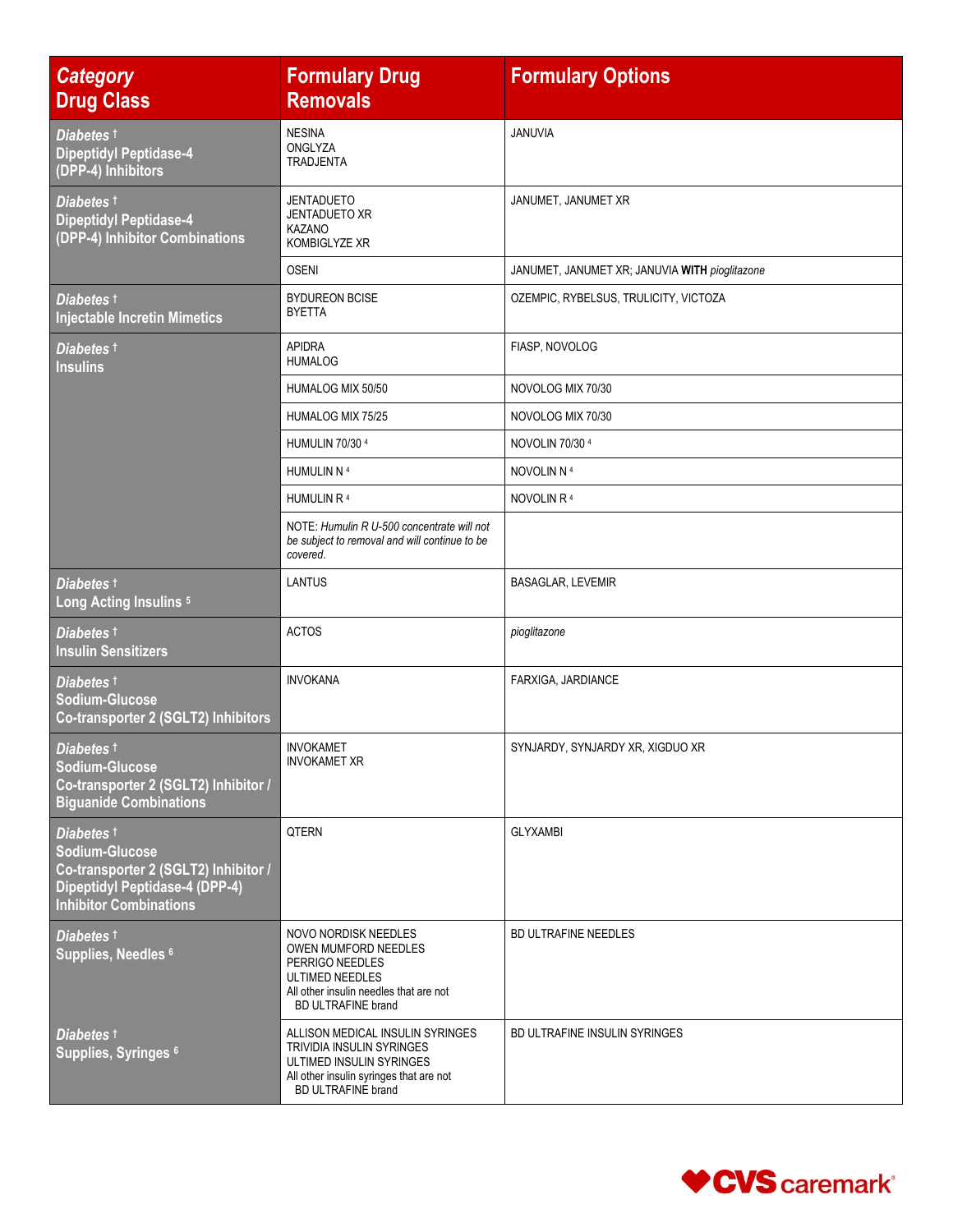| <b>Category</b><br><b>Drug Class</b>                                 | <b>Formulary Drug</b><br><b>Removals</b>                                                                                                                                                                                                                                                                                                                                                                                                   | <b>Formulary Options</b>                                                                                                                                                                                                                     |
|----------------------------------------------------------------------|--------------------------------------------------------------------------------------------------------------------------------------------------------------------------------------------------------------------------------------------------------------------------------------------------------------------------------------------------------------------------------------------------------------------------------------------|----------------------------------------------------------------------------------------------------------------------------------------------------------------------------------------------------------------------------------------------|
| Diabetes t<br>Supplies, Test Strips and Kits 7, 8                    | BREEZE 2 STRIPS AND KITS<br>CONTOUR NEXT STRIPS AND KITS<br>CONTOUR STRIPS AND KITS<br>FREESTYLE STRIPS AND KITS<br>All other test strips that are not<br>ACCU-CHEK or ONETOUCH brand                                                                                                                                                                                                                                                      | ACCU-CHEK AVIVA PLUS STRIPS AND KITS 7,<br>ACCU-CHEK COMPACT PLUS STRIPS AND KITS 7,<br>ACCU-CHEK GUIDE STRIPS AND KITS 7.<br>ACCU-CHEK SMARTVIEW STRIPS AND KITS 7,<br>ONETOUCH ULTRA STRIPS AND KITS7,<br>ONETOUCH VERIO STRIPS AND KITS 7 |
|                                                                      | <b>ENLITE CONTINUOUS</b><br><b>GLUCOSE MONITORING SYSTEM</b><br><b>EVERSENSE CONTINUOUS</b><br><b>GLUCOSE MONITORING SYSTEM</b><br>FREESTYLE LIBRE CONTINUOUS<br><b>GLUCOSE MONITORING SYSTEM</b><br><b>GUARDIAN CONNECT CONTINUOUS</b><br><b>GLUCOSE MONITORING SYSTEM</b><br><b>GUARDIAN REAL-TIME CONTINUOUS</b><br><b>GLUCOSE MONITORING SYSTEM</b><br>All other continuous glucose<br>monitoring systems that are<br>not DEXCOM brand | DEXCOM CONTINUOUS GLUCOSE MONITORING SYSTEM                                                                                                                                                                                                  |
| <b>Dietary Supplements</b>                                           | <b>FOSTEUM</b><br><b>FOSTEUM PLUS</b>                                                                                                                                                                                                                                                                                                                                                                                                      | alendronate, ibandronate, risedronate                                                                                                                                                                                                        |
|                                                                      | Activite<br>Dexifol<br>Folvite-D<br>Genicin Vita-S<br>HylaVite<br>Lorid<br>TronVite<br>Vitasure<br>Xvite<br>FERIVA 21/7<br><b>FOLIC-K</b><br><b>NICADAN</b><br><b>NICAPRIN</b><br><b>NICAZEL</b><br>NICAZEL FORTE<br><b>NICOMIDE</b><br><b>OMNIVEX</b><br>ORTHO D<br>ORTHO DF<br>RHEUMATE<br><b>RIBOZEL</b><br><b>TALIVA</b><br><b>XYZBAC</b><br>ZYVIT<br><b>MultiPro</b>                                                                  | folic acid<br>Consult doctor                                                                                                                                                                                                                 |
|                                                                      | <b>PRODIGEN</b><br>VASCULERA                                                                                                                                                                                                                                                                                                                                                                                                               |                                                                                                                                                                                                                                              |
| <b>Endocrine and Metabolic</b><br><b>Corticosteroids</b>             | prednisolone solution 10 mg/5 mL<br>prednisolone solution 20 mg/5 mL<br>BETAMETHASONE ACETATE-<br>BETAMETHASONE SODIUM PHOSPHATE<br><b>MILLIPRED</b><br><b>RAYOS</b>                                                                                                                                                                                                                                                                       | dexamethasone, hydrocortisone, methylprednisolone,<br>prednisolone solution (except prednisolone solution 10 mg/5 mL, 20 mg/5 mL),<br>prednisone                                                                                             |
| <b>Endocrine and Metabolic</b><br><b>Progestins</b>                  | <b>PROMETRIUM</b>                                                                                                                                                                                                                                                                                                                                                                                                                          | medroxyprogesterone; progesterone, micronized                                                                                                                                                                                                |
| Endometriosis <sup>t</sup>                                           | LUPRON DEPOT <sup>1</sup><br>ZOLADEX <sup>1</sup>                                                                                                                                                                                                                                                                                                                                                                                          | <b>ORILISSA</b>                                                                                                                                                                                                                              |
| <b>Erectile Dysfunction +</b><br><b>Phosphodiesterase Inhibitors</b> | <b>CIALIS</b><br><b>STENDRA</b><br><b>VIAGRA</b>                                                                                                                                                                                                                                                                                                                                                                                           | sildenafil, tadalafil                                                                                                                                                                                                                        |

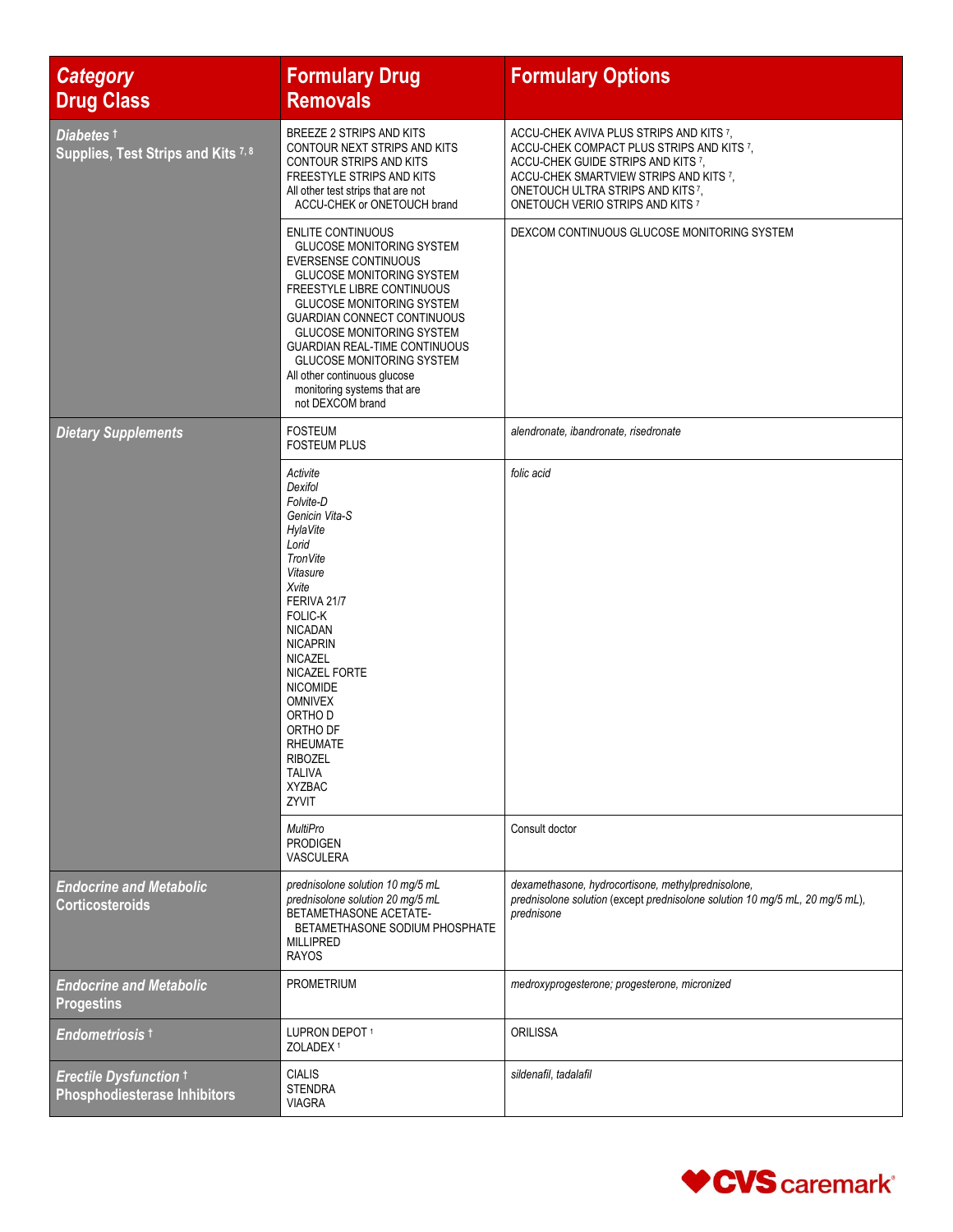| <b>Category</b><br><b>Drug Class</b>                            | <b>Formulary Drug</b><br><b>Removals</b>                                                                                                                                                                                                | <b>Formulary Options</b>                                                                                                 |
|-----------------------------------------------------------------|-----------------------------------------------------------------------------------------------------------------------------------------------------------------------------------------------------------------------------------------|--------------------------------------------------------------------------------------------------------------------------|
| <b>Fertility Regulators</b>                                     | FOLLISTIM AQ <sup>1</sup>                                                                                                                                                                                                               | GONAL-F                                                                                                                  |
| <b>Follicle-Stimulating Hormones</b>                            | <b>CHORIONIC GONADOTROPIN 1</b><br>NOVAREL <sup>1</sup><br>PREGNYL <sup>1</sup>                                                                                                                                                         | <b>OVIDREL</b>                                                                                                           |
| <b>Gastrointestinal</b><br><b>Anticholinergics</b>              | chlordiazepoxide-clidinium<br>(NDCs* 11534019701, 42494040901,<br>51293069601, 51293069610, 67877073101,<br>70700018501 only)<br>hyoscyamine sulfate ext-rel<br>Oscimin SR<br>Symax-SR<br>GLYCOPYRROLATE TABLET 1.5 MG<br><b>LIBRAX</b> | dicyclomine                                                                                                              |
| <b>Gastrointestinal</b>                                         | <b>ENTERAGAM</b>                                                                                                                                                                                                                        | alosetron, VIBERZI, XIFAXAN 550 MG                                                                                       |
| <b>Antidiarrheals</b>                                           | <b>MYTESI</b>                                                                                                                                                                                                                           | diphenoxylate-atropine, loperamide                                                                                       |
| <b>Gastrointestinal</b>                                         | TRANSDERM SCOP                                                                                                                                                                                                                          | meclizine, scopolamine transdermal                                                                                       |
| <b>Antiemetics</b>                                              | ZUPLENZ                                                                                                                                                                                                                                 | granisetron, ondansetron, SANCUSO                                                                                        |
| <b>Gastrointestinal</b><br><b>Irritable Bowel Syndrome</b>      | AMITIZA                                                                                                                                                                                                                                 | lubiprostone, LINZESS, MOVANTIK, SYMPROIC                                                                                |
| <b>Gastrointestinal</b>                                         | <b>LACTULOSE PAK</b>                                                                                                                                                                                                                    | lactulose solution                                                                                                       |
| <b>Laxatives</b>                                                | peg 3350-electrolytes<br>(generics for MOVIPREP only)<br><b>GOLYTELY</b><br><b>MOVIPREP</b><br><b>OSMOPREP</b><br><b>SUPREP</b>                                                                                                         | peg 3350-electrolytes (except generics for MOVIPREP), CLENPIQ                                                            |
| <b>Gastrointestinal</b><br><b>Probiotics</b>                    | <b>PROVAD</b><br>ZELAC                                                                                                                                                                                                                  | Consult doctor                                                                                                           |
| <b>Gastrointestinal</b><br><b>Proton Pump Inhibitors (PPIs)</b> | omeprazole-sodium bicarbonate<br>pantoprazole delayed-rel suspension<br><b>ACIPHEX</b><br><b>ACIPHEX SPRINKLE</b><br><b>NEXIUM</b><br>PREVACID<br>PRILOSEC<br>PROTONIX<br><b>ZEGERID</b>                                                | esomeprazole delayed-rel, lansoprazole delayed-rel, omeprazole delayed-rel,<br>pantoprazole delayed-rel tablet, DEXILANT |
| <b>Gastrointestinal</b><br><b>Ulcer Treatment</b>               | sucralfate suspension<br>CARAFATE                                                                                                                                                                                                       | sucralfate tablet                                                                                                        |
| <b>Gaucher Disease</b>                                          | ELELYSO <sup>1</sup>                                                                                                                                                                                                                    | CERDELGA, CEREZYME                                                                                                       |
| <b>Genitourinary</b><br><b>Interstitial Cystitis</b>            | <b>ELMIRON</b><br>RIMSO-50                                                                                                                                                                                                              | Consult doctor                                                                                                           |
| <b>Genitourinary</b>                                            | <b>LITHOSTAT</b>                                                                                                                                                                                                                        | Consult doctor                                                                                                           |
| <b>Miscellaneous</b>                                            | THIOLA <sup>1</sup><br>THIOLA EC <sup>1</sup>                                                                                                                                                                                           | tiopronin                                                                                                                |
| Gout t                                                          | colchicine capsule<br><b>COLCRYS</b>                                                                                                                                                                                                    | colchicine tablet, MITIGARE                                                                                              |
|                                                                 | <b>ULORIC</b>                                                                                                                                                                                                                           | allopurinol                                                                                                              |

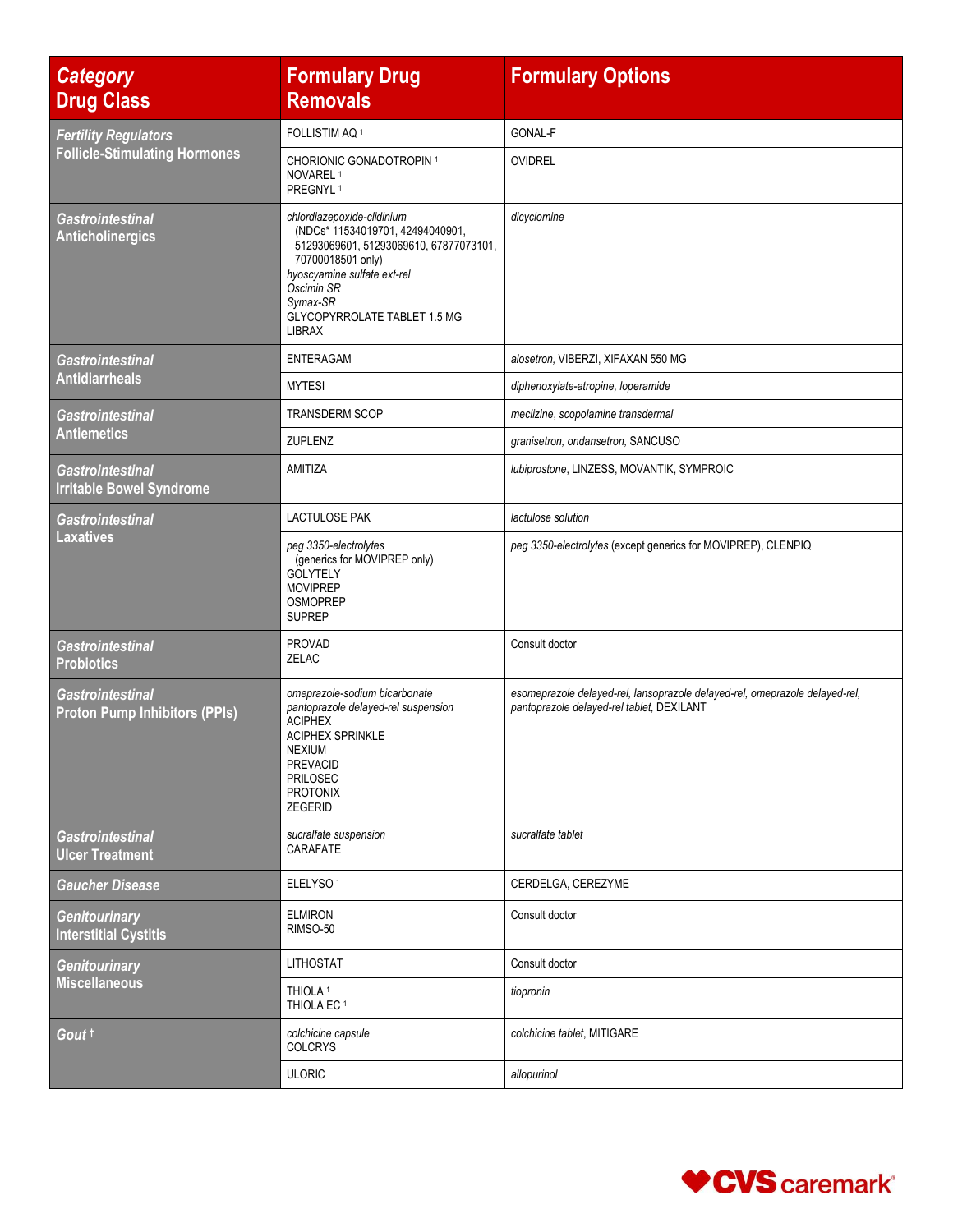| <b>Category</b><br><b>Drug Class</b>                                            | <b>Formulary Drug</b><br><b>Removals</b>                                                                                  | <b>Formulary Options</b>                                                                         |
|---------------------------------------------------------------------------------|---------------------------------------------------------------------------------------------------------------------------|--------------------------------------------------------------------------------------------------|
| <b>Growth Hormones</b>                                                          | <b>GENOTROPIN1</b><br>HUMATROPE <sup>1</sup><br>NUTROPIN AQ <sup>1</sup><br>OMNITROPE <sup>1</sup><br>SAIZEN <sup>1</sup> | <b>NORDITROPIN</b>                                                                               |
| Hematologic<br><b>Anticoagulants</b><br>Injectable                              | heparin sodium in 5% dextrose<br>HEPARIN SODIUM IN 5% DEXTROSE                                                            | enoxaparin, fondaparinux                                                                         |
| Hematologic<br><b>Anticoagulants</b><br>Oral                                    | <b>ELIQUIS</b><br>PRADAXA                                                                                                 | warfarin, XARELTO                                                                                |
| <b>Hematologic</b>                                                              | CUPRIMINE <sup>1</sup>                                                                                                    | penicillamine                                                                                    |
| <b>Chelating Agents</b>                                                         | DESFERAL <sup>1</sup><br>EXJADE <sup>1</sup><br>FERRIPROX <sup>1</sup><br>JADENU <sup>1</sup>                             | deferasirox, deferiprone, deferoxamine                                                           |
|                                                                                 | SYPRINE <sup>1</sup>                                                                                                      | trientine                                                                                        |
| Hematologic<br><b>Erythropoiesis-Stimulating Agents</b>                         | ARANESP <sup>1</sup><br>EPOGEN <sup>1</sup><br>PROCRIT <sup>1</sup>                                                       | <b>RETACRIT</b>                                                                                  |
| Hematologic<br>Hemophilia B                                                     | ALPROLIX <sup>1</sup>                                                                                                     | Consult doctor                                                                                   |
| <b>Hematologic</b><br><b>Miscellaneous Bleeding Disorders</b><br><b>Agents</b>  | FEIBA <sup>1</sup>                                                                                                        | NOVOSEVEN RT, SEVENFACT                                                                          |
| Hematologic<br><b>Neutropenia Colony</b><br><b>Stimulating Factors</b>          | FULPHILA <sup>1</sup><br>NEULASTA <sup>1</sup><br>NEULASTA ONPRO <sup>1</sup><br>UDENYCA <sup>1</sup>                     | <b>ZIEXTENZO</b>                                                                                 |
|                                                                                 | GRANIX <sup>1</sup><br>LEUKINE <sup>1</sup><br>NEUPOGEN <sup>1</sup><br>ZARXIO <sup>1</sup>                               | <b>NIVESTYM</b>                                                                                  |
| Hematologic                                                                     | <b>PLAVIX</b>                                                                                                             | clopidogrel, prasugrel, BRILINTA                                                                 |
| <b>Platelet Aggregation Inhibitors</b>                                          | ZONTIVITY                                                                                                                 | Consult doctor                                                                                   |
| <b>Hematologic</b>                                                              | MULPLETA <sup>1</sup>                                                                                                     | Consult doctor                                                                                   |
| <b>Thrombocytopenia Agents</b>                                                  | NPLATE <sup>1</sup>                                                                                                       | PROMACTA, TAVALISSE                                                                              |
| High Blood Pressure t<br><b>ACE Inhibitors</b>                                  | EPANED                                                                                                                    | enalapril, fosinopril, lisinopril, quinapril, ramipril                                           |
| High Blood Pressure t<br><b>ACE Inhibitor / Diuretic</b><br><b>Combinations</b> | <b>ZESTORETIC</b>                                                                                                         | fosinopril-hydrochlorothiazide, lisinopril-hydrochlorothiazide,<br>quinapril-hydrochlorothiazide |
| High Blood Pressure t<br><b>Angiotensin II Receptor Antagonists</b>             | <b>ATACAND</b><br><b>BENICAR</b><br>COZAAR<br><b>DIOVAN</b><br><b>EDARBI</b><br><b>MICARDIS</b>                           | candesartan, irbesartan, losartan, olmesartan, telmisartan, valsartan                            |

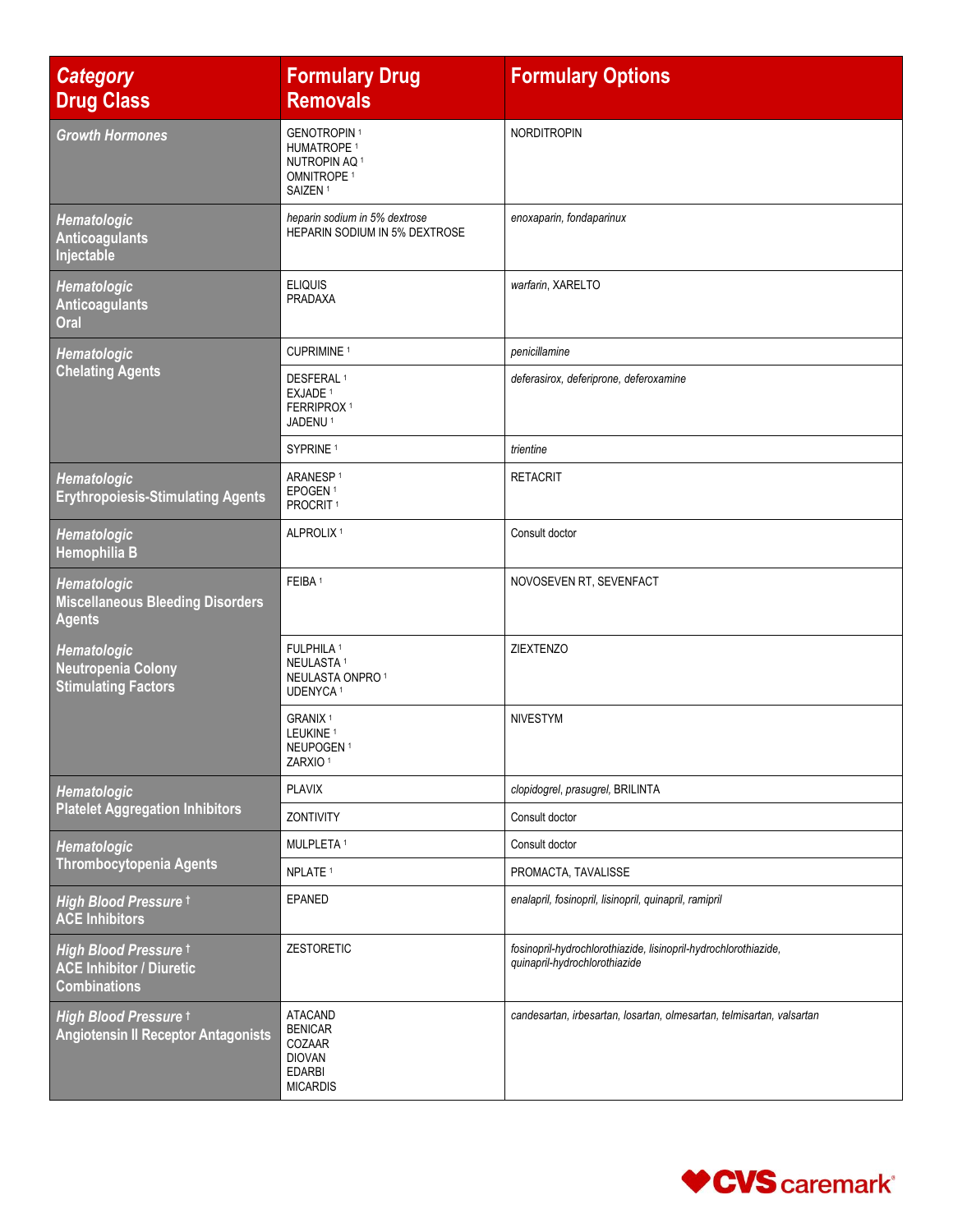| <b>Category</b><br><b>Drug Class</b>                                                                                                     | <b>Formulary Drug</b><br><b>Removals</b>                                                                                         | <b>Formulary Options</b>                                                                                                                                                                            |
|------------------------------------------------------------------------------------------------------------------------------------------|----------------------------------------------------------------------------------------------------------------------------------|-----------------------------------------------------------------------------------------------------------------------------------------------------------------------------------------------------|
| <b>High Blood Pressure t</b><br><b>Angiotensin II Receptor</b><br><b>Antagonist / Diuretic Combinations</b>                              | ATACAND HCT<br><b>BENICAR HCT</b><br><b>DIOVAN HCT</b><br><b>EDARBYCLOR</b><br><b>HYZAAR</b><br><b>MICARDIS HCT</b>              | candesartan-hydrochlorothiazide, irbesartan-hydrochlorothiazide,<br>losartan-hydrochlorothiazide, olmesartan-hydrochlorothiazide,<br>telmisartan-hydrochlorothiazide, valsartan-hydrochlorothiazide |
| High Blood Pressure t<br><b>Angiotensin II Receptor</b><br><b>Antagonist / Calcium Channel</b><br><b>Blocker Combinations</b>            | <b>AZOR</b><br><b>EXFORGE</b>                                                                                                    | amlodipine-olmesartan, amlodipine-telmisartan, amlodipine-valsartan                                                                                                                                 |
| High Blood Pressure t<br><b>Angiotensin II Receptor</b><br><b>Antagonist / Calcium Channel</b><br><b>Blocker / Diuretic Combinations</b> | <b>EXFORGE HCT</b>                                                                                                               | amlodipine-valsartan-hydrochlorothiazide,<br>olmesartan-amlodipine-hydrochlorothiazide                                                                                                              |
| High Blood Pressure t<br><b>Beta-blockers</b>                                                                                            | COREG CR<br><b>INDERAL LA</b><br><b>INDERAL XL</b><br><b>INNOPRAN XL</b><br><b>TOPROL-XL</b>                                     | atenolol, carvedilol, carvedilol phosphate ext-rel, metoprolol succinate ext-rel,<br>metoprolol tartrate, nadolol, nebivolol, pindolol, propranolol, propranolol ext-rel                            |
| High Blood Pressure t<br><b>Beta-blocker Combinations</b>                                                                                | <b>DUTOPROL</b>                                                                                                                  | metoprolol succinate ext-rel WITH hydrochlorothiazide                                                                                                                                               |
| High Blood Pressure t                                                                                                                    | <b>NORVASC</b>                                                                                                                   | amlodipine                                                                                                                                                                                          |
| <b>Calcium Channel Blockers</b>                                                                                                          | diltiazem ext-rel<br>(generics for CARDIZEM LA only)<br>Matzim LA<br><b>CARDIZEM</b><br><b>CARDIZEM CD</b><br><b>CARDIZEM LA</b> | diltiazem ext-rel (except generics for CARDIZEM LA)                                                                                                                                                 |
| High Blood Pressure t<br><b>Calcium Channel Blocker /</b><br><b>Nonsteroidal Anti-inflammatory</b><br><b>Drugs (NSAIDs) Combinations</b> | <b>CONSENSI</b>                                                                                                                  | amlodipine WITH celecoxib                                                                                                                                                                           |
| <b>Huntington's Disease</b>                                                                                                              | XENAZINE <sup>1</sup>                                                                                                            | tetrabenazine, AUSTEDO                                                                                                                                                                              |
| <b>Immunology</b><br><b>Antimetabolites</b>                                                                                              | CELLCEPT <sup>1</sup><br>MYFORTIC <sup>1</sup>                                                                                   | mycophenolate mofetil, mycophenolate sodium                                                                                                                                                         |
| <b>Immunology</b><br><b>Calcineurin Inhibitors</b>                                                                                       | ASTAGRAF XL <sup>1</sup><br>ENVARSUS XR <sup>1</sup>                                                                             | tacrolimus                                                                                                                                                                                          |
| <b>Immunology</b><br><b>Disease Modifying Antirheumatic</b><br><b>Agents</b>                                                             | OTREXUP <sup>1</sup>                                                                                                             | <b>RASUVO</b>                                                                                                                                                                                       |
| <b>Immunology</b>                                                                                                                        | <b>BERINERT1</b>                                                                                                                 | icatibant, RUCONEST                                                                                                                                                                                 |
| <b>Hereditary Angioedema</b>                                                                                                             | CINRYZE <sup>1</sup>                                                                                                             | ORLADEYO, TAKHZYRO                                                                                                                                                                                  |
| <b>Immunology</b><br><b>Rapamycin Derivatives</b>                                                                                        | RAPAMUNE <sup>1</sup><br>ZORTRESS <sup>1</sup>                                                                                   | everolimus, sirolimus                                                                                                                                                                               |
| <b>Inflammatory Bowel Disease (IBD)</b><br>Ulcerative Colitis <sup>+</sup>                                                               | budesonide ext-rel<br>mesalamine delayed-rel tablet 800 mg<br>COLAZAL<br><b>DELZICOL</b><br>LIALDA                               | balsalazide, mesalamine delayed-rel (except mesalamine delayed-rel tablet 800 mg),<br>mesalamine ext-rel, sulfasalazine, sulfasalazine delayed-rel, ASACOL HD,<br><b>PENTASA</b>                    |

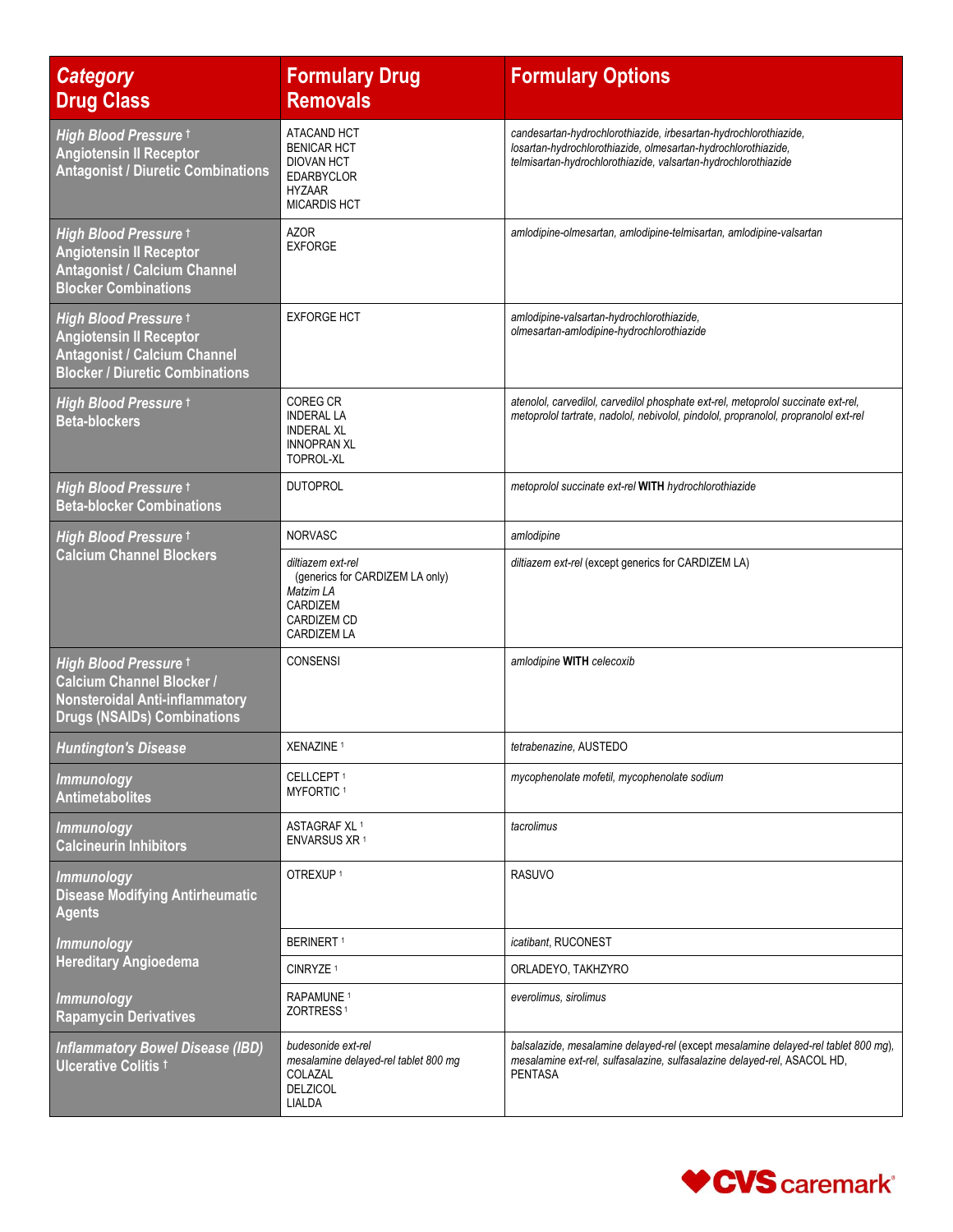| <b>Category</b><br><b>Drug Class</b>                    | <b>Formulary Drug</b><br><b>Removals</b>                                                                                                                                                                                                                                                                                                                                                                                                                          | <b>Formulary Options</b>                                                                                                                                      |
|---------------------------------------------------------|-------------------------------------------------------------------------------------------------------------------------------------------------------------------------------------------------------------------------------------------------------------------------------------------------------------------------------------------------------------------------------------------------------------------------------------------------------------------|---------------------------------------------------------------------------------------------------------------------------------------------------------------|
| Interferons t                                           | PEGASYS <sup>1</sup>                                                                                                                                                                                                                                                                                                                                                                                                                                              | Consult doctor                                                                                                                                                |
| Kidney Disease t<br><b>Phosphate Binders</b>            | lanthanum carbonate<br><b>FOSRENOL</b>                                                                                                                                                                                                                                                                                                                                                                                                                            | calcium acetate, sevelamer carbonate, PHOSLYRA, VELPHORO                                                                                                      |
| <b>Menopausal Symptom Agents</b><br>Oral                | paroxetine mesylate capsule 7.5 mg                                                                                                                                                                                                                                                                                                                                                                                                                                | paroxetine HCI                                                                                                                                                |
|                                                         | <b>MENEST</b><br><b>OSPHENA</b><br><b>PREMARIN</b>                                                                                                                                                                                                                                                                                                                                                                                                                | estradiol                                                                                                                                                     |
| <b>Menopausal Symptom Agents</b><br><b>Transdermal</b>  | <b>MINIVELLE</b><br><b>VIVELLE-DOT</b>                                                                                                                                                                                                                                                                                                                                                                                                                            | estradiol, DIVIGEL, EVAMIST                                                                                                                                   |
| <b>Menopausal Symptom Agents</b><br><b>Vaginal</b>      | estradiol vaginal tablet<br>Yuvafem<br><b>ESTRING</b><br><b>FEMRING</b><br><b>INTRAROSA</b><br>PREMARIN CREAM                                                                                                                                                                                                                                                                                                                                                     | estradiol vaginal cream, IMVEXXY, VAGIFEM                                                                                                                     |
| <b>Multiple Sclerosis</b>                               | <b>EXTAVIA 1</b><br><b>TECFIDERA 1</b>                                                                                                                                                                                                                                                                                                                                                                                                                            | dimethyl fumarate delayed-rel, glatiramer, AUBAGIO, AVONEX, BETASERON,<br>COPAXONE, GILENYA, KESIMPTA, MAYZENT, OCREVUS, REBIF, TYSABRI,<br>VUMERITY, ZEPOSIA |
| <b>Musculoskeletal</b>                                  | carisoprodol 250 mg<br>chlorzoxazone 250 mg<br>chlorzoxazone 375 mg<br>chlorzoxazone 500 mg<br>(NDC* 73007001303 only)<br>chlorzoxazone 750 mg<br>cyclobenzaprine ext-rel capsule<br>cyclobenzaprine tablet 7.5 mg<br>metaxalone 400 mg<br>methocarbamol 500 mg<br>(NDC* 69036091010 only)<br>methocarbamol 750 mg<br>(NDCs* 69036093090, 70868090190 only)<br>orphenadrine-aspirin-caffeine<br>Fexmid<br>Lorzone<br>Orphengesic Forte<br>AMRIX<br>NORGESIC FORTE | cyclobenzaprine (except cyclobenzaprine tablet 7.5 mg)                                                                                                        |
| <b>Narcolepsy</b><br><b>Wakefulness Promoters</b>       | <b>NUVIGIL</b><br><b>PROVIGIL</b>                                                                                                                                                                                                                                                                                                                                                                                                                                 | armodafinil, modafinil, SUNOSI, WAKIX, XYWAV                                                                                                                  |
| <b>Nephropathic Cystinosis</b>                          | PROCYSBI <sup>1</sup>                                                                                                                                                                                                                                                                                                                                                                                                                                             | <b>CYSTAGON</b>                                                                                                                                               |
| <b>Ophthalmic</b><br><b>Allergies</b>                   | <b>ALREX</b><br><b>BEPREVE</b><br>LASTACAFT<br><b>ZERVIATE</b>                                                                                                                                                                                                                                                                                                                                                                                                    | azelastine, bepotastine, cromolyn sodium, olopatadine                                                                                                         |
| <b>Ophthalmic</b><br><b>Anti-infectives</b>             | <b>AZASITE</b><br>CILOXAN                                                                                                                                                                                                                                                                                                                                                                                                                                         | ciprofloxacin, erythromycin, gentamicin, levofloxacin, moxifloxacin, ofloxacin,<br>sulfacetamide, tobramycin, BESIVANCE                                       |
| <b>Ophthalmic</b><br>Anti-infective / Anti-inflammatory | <b>TOBRADEX ST</b><br>ZYLET                                                                                                                                                                                                                                                                                                                                                                                                                                       | neomycin-polymyxin B-bacitracin-hydrocortisone,<br>neomycin-polymyxin B-dexamethasone, tobramycin-dexamethasone,<br>TOBRADEX OINTMENT                         |
| <b>Ophthalmic</b><br>Anti-inflammatory, Nonsteroidal    | <b>ACUVAIL</b><br><b>BROMSITE</b><br><b>NEVANAC</b>                                                                                                                                                                                                                                                                                                                                                                                                               | bromfenac, diclofenac, ketorolac, ILEVRO, PROLENSA                                                                                                            |

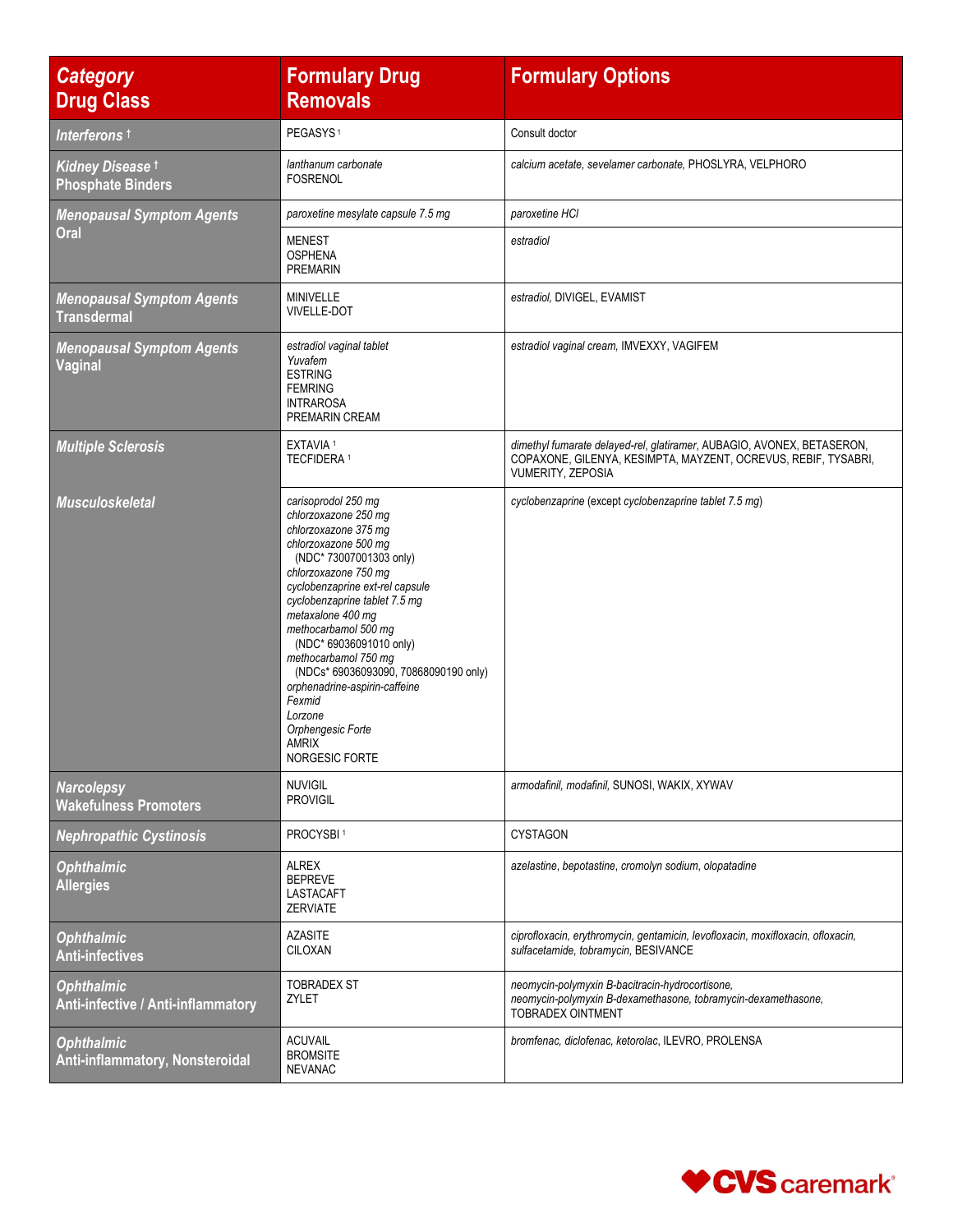| <b>Category</b><br><b>Drug Class</b>                                 | <b>Formulary Drug</b><br><b>Removals</b>                                                                                                                                                                                                                                                | <b>Formulary Options</b>                                                                                                                                                                                                                       |
|----------------------------------------------------------------------|-----------------------------------------------------------------------------------------------------------------------------------------------------------------------------------------------------------------------------------------------------------------------------------------|------------------------------------------------------------------------------------------------------------------------------------------------------------------------------------------------------------------------------------------------|
| <b>Ophthalmic</b><br>Anti-inflammatory, Steroidal                    | <b>FLAREX</b><br>FML FORTE<br><b>FML LIQUIFILM</b><br>FML S.O.P.<br><b>INVELTYS</b><br><b>LOTEMAX</b><br><b>LOTEMAX SM</b><br><b>MAXIDEX</b><br>PRED FORTE<br>PRED MILD                                                                                                                 | dexamethasone, difluprednate, loteprednol, prednisolone acetate 1%                                                                                                                                                                             |
| <b>Ophthalmic</b><br><b>Antivirals</b>                               | ZIRGAN                                                                                                                                                                                                                                                                                  | trifluridine                                                                                                                                                                                                                                   |
| <b>Ophthalmic</b><br><b>Artificial Tears</b>                         | <b>LACRISERT</b>                                                                                                                                                                                                                                                                        | <b>RESTASIS, XIIDRA</b>                                                                                                                                                                                                                        |
| <b>Ophthalmic</b><br><b>Glaucoma</b>                                 | bimatoprost solution 0.03%<br><b>TRAVATAN Z</b>                                                                                                                                                                                                                                         | latanoprost, travoprost, LUMIGAN, ZIOPTAN                                                                                                                                                                                                      |
|                                                                      | <b>BETIMOL</b><br><b>TIMOPTIC OCUDOSE</b>                                                                                                                                                                                                                                               | timolol maleate solution, BETOPTIC S                                                                                                                                                                                                           |
| <b>Ophthalmic</b><br><b>Miscellaneous</b>                            | <b>AVENOVA</b>                                                                                                                                                                                                                                                                          | Consult doctor                                                                                                                                                                                                                                 |
| <b>Opioid Dependency</b>                                             | SUBOXONE                                                                                                                                                                                                                                                                                | buprenorphine-naloxone sublingual, ZUBSOLV                                                                                                                                                                                                     |
| Osteoarthritis t<br><b>Viscosupplements</b>                          | GEL-ONE <sup>1</sup><br>HYALGAN <sup>1</sup><br>MONOVISC <sup>1</sup><br>ORTHOVISC <sup>1</sup><br>SYNVISC <sup>1</sup><br>SYNVISC-ONE <sup>1</sup><br>VISCO-31                                                                                                                         | DUROLANE, EUFLEXXA, GELSYN-3, SUPARTZ FX                                                                                                                                                                                                       |
| Osteoporosis <sup>t</sup><br><b>Calcium Regulators</b>               | MIACALCIN INJECTION                                                                                                                                                                                                                                                                     | alendronate, calcitonin-salmon, ibandronate, risedronate, FORTEO, PROLIA,<br>TYMLOS                                                                                                                                                            |
| <b>Otic</b><br>Anti-infective / Anti-inflammatory                    | ciprofloxacin-fluocinolone<br>CIPRO HC<br><b>CIPRODEX</b>                                                                                                                                                                                                                               | ciprofloxacin-dexamethasone, ofloxacin otic                                                                                                                                                                                                    |
| Overactive Bladder / Incontinence t<br><b>Urinary Antispasmodics</b> | <b>DETROL LA</b><br><b>MYRBETRIQ</b><br><b>OXYTROL</b>                                                                                                                                                                                                                                  | darifenacin ext-rel, oxybutynin ext-rel, solifenacin, tolterodine, tolterodine ext-rel,<br>trospium, trospium ext-rel, GEMTESA, TOVIAZ                                                                                                         |
| Pain<br>Headache †                                                   | butalbital-acetaminophen capsule<br>butalbital-acetaminophen tablet 25-325 mg<br>butalbital-acetaminophen tablet 50-300 mg<br>butalbital-acetaminophen-caffeine capsule<br>Bupap<br>Vtol LQ<br>BUTALBITAL-ACETAMINOPHEN<br>(NDC* 69499034230 only)<br>CAMBIA<br><b>FIORICET CAPSULE</b> | diclofenac sodium, ibuprofen,<br>naproxen (except naproxen CR or naproxen suspension)                                                                                                                                                          |
|                                                                      | dihydroergotamine spray<br>ergotamine-caffeine<br>Migergot<br>CAFERGOT<br>MAXALT<br>MAXALT-MLT                                                                                                                                                                                          | eletriptan, naratriptan, rizatriptan, sumatriptan, zolmitriptan, NURTEC ODT,<br>ONZETRA XSAIL, UBRELVY, ZEMBRACE SYMTOUCH, ZOMIG NASAL SPRAY                                                                                                   |
|                                                                      | sumatriptan-naproxen<br><b>TREXIMET</b>                                                                                                                                                                                                                                                 | diclofenac sodium, ibuprofen or naproxen (except naproxen CR or naproxen<br>suspension) WITH eletriptan, naratriptan, rizatriptan, sumatriptan, zolmitriptan,<br>NURTEC ODT, ONZETRA XSAIL, UBRELVY, ZEMBRACE SYMTOUCH or<br>ZOMIG NASAL SPRAY |

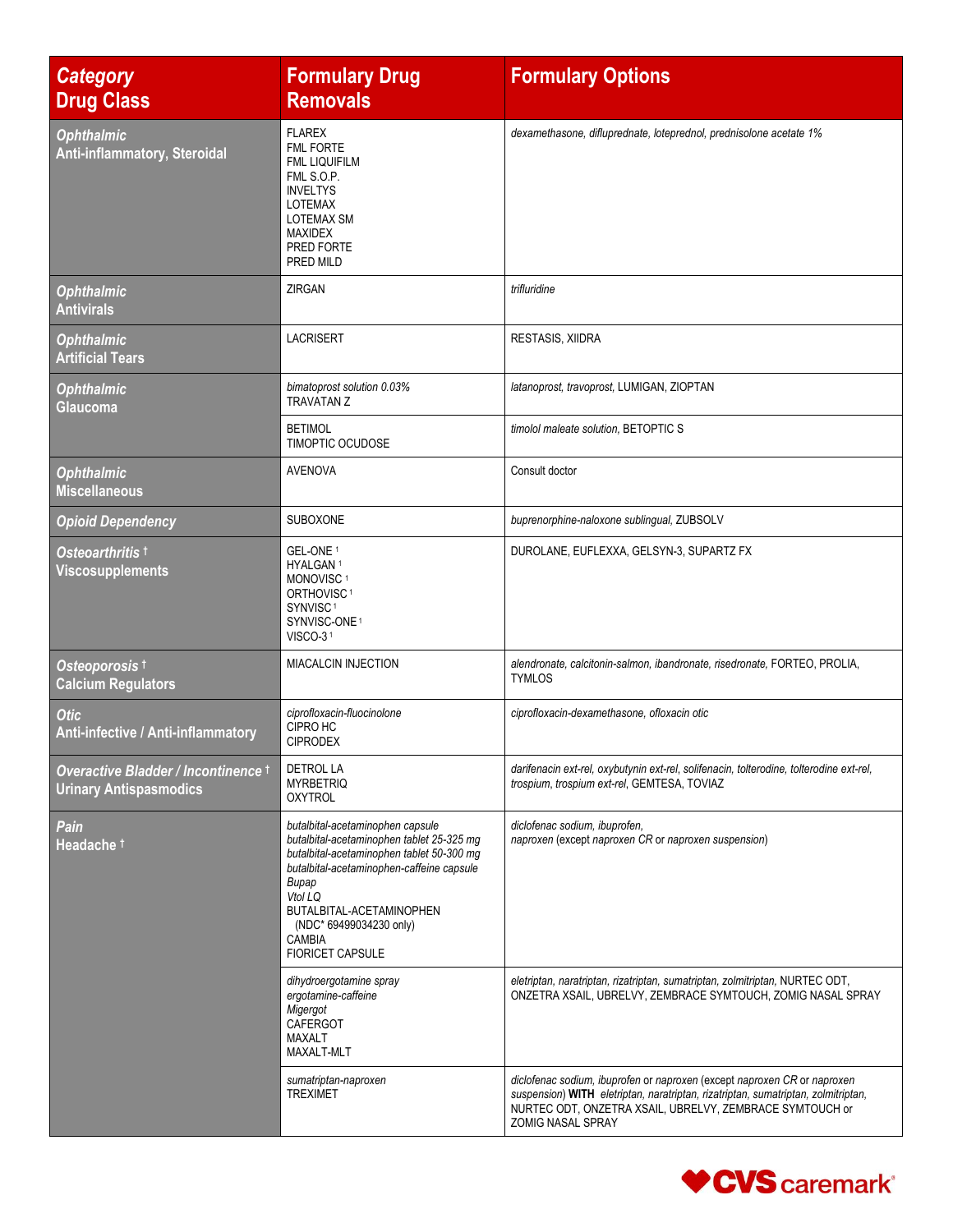| <b>Category</b><br><b>Drug Class</b>                                                                     | <b>Formulary Drug</b><br><b>Removals</b>                                                                                                                                                                                                                                                       | <b>Formulary Options</b>                                                                                                                                                                                                                                |
|----------------------------------------------------------------------------------------------------------|------------------------------------------------------------------------------------------------------------------------------------------------------------------------------------------------------------------------------------------------------------------------------------------------|---------------------------------------------------------------------------------------------------------------------------------------------------------------------------------------------------------------------------------------------------------|
| Pain<br><b>Migraine</b><br><b>CGRP Inhibitors</b>                                                        | <b>AIMOVIG</b>                                                                                                                                                                                                                                                                                 | AJOVY, EMGALITY                                                                                                                                                                                                                                         |
| Pain<br>Neuropathic Pain t                                                                               | <b>LYRICA</b>                                                                                                                                                                                                                                                                                  | duloxetine, pregabalin, pregabalin ext-rel                                                                                                                                                                                                              |
| Pain                                                                                                     | <b>BUTRANS</b>                                                                                                                                                                                                                                                                                 | buprenorphine transdermal, BELBUCA                                                                                                                                                                                                                      |
| <b>Opioid Analgesics</b>                                                                                 | LAZANDA                                                                                                                                                                                                                                                                                        | fentanyl transmucosal lozenge, SUBSYS                                                                                                                                                                                                                   |
|                                                                                                          | levorphanol<br>oxymorphone ext-rel<br><b>HYSINGLA ER</b><br><b>OXYCONTIN</b>                                                                                                                                                                                                                   | fentanyl transdermal, hydrocodone ext-rel, hydromorphone ext-rel, methadone,<br>morphine ext-rel, NUCYNTA ER, XTAMPZA ER                                                                                                                                |
|                                                                                                          | <b>PERCOCET</b>                                                                                                                                                                                                                                                                                | hydrocodone-acetaminophen, hydromorphone, morphine,<br>oxycodone-acetaminophen, NUCYNTA                                                                                                                                                                 |
|                                                                                                          | tramadol (NDC* 52817019610 only)<br>tramadol ext-rel capsule                                                                                                                                                                                                                                   | tramadol (except NDC* 52817019610), tramadol ext-rel tablet                                                                                                                                                                                             |
| Pain<br><b>Topical Local Anesthetics</b>                                                                 | LIDOCAINE-TETRACAINE CREAM<br>(NDC* 71800063115 only)<br><b>LIDOTREX</b>                                                                                                                                                                                                                       | lidocaine-prilocaine                                                                                                                                                                                                                                    |
| Pain and Inflammation +<br><b>Nonsteroidal Anti-inflammatory</b><br><b>Drugs (NSAIDs) / Combinations</b> | ARTHROTEC                                                                                                                                                                                                                                                                                      | celecoxib; diclofenac sodium, ibuprofen, meloxicam tablet or<br>naproxen (except naproxen CR or naproxen suspension) WITH<br>esomeprazole delayed-rel, lansoprazole delayed-rel, omeprazole delayed-rel,<br>pantoprazole delayed-rel tablet or DEXILANT |
|                                                                                                          | <b>CELEBREX</b>                                                                                                                                                                                                                                                                                | celecoxib, diclofenac sodium, ibuprofen, meloxicam tablet,<br>naproxen (except naproxen CR or naproxen suspension)                                                                                                                                      |
|                                                                                                          | CapsFenac Pak<br>Capsinac<br>Diclofex DC<br>DicloHeal-60<br>Iclofenac CP<br>Inflammacin<br>Kapzin DC<br>NuDiclo SoluPak<br>NuDiclo TabPak<br>Pennsaicin<br>Sure Result DSS Premium Pack<br>Ziclopro<br><b>PENNSAID</b>                                                                         | diclofenac sodium, diclofenac sodium gel 1%, diclofenac sodium solution, ibuprofen,<br>meloxicam tablet, naproxen (except naproxen CR or naproxen suspension)                                                                                           |
|                                                                                                          | fenoprofen<br>indomethacin capsule 20 mq<br>ketoprofen capsule 25 mg<br>ketoprofen ext-rel capsule<br>mefenamic acid (NDC* 69336012830 only)<br>meloxicam capsule<br>naproxen CR<br>naproxen suspension<br>FENOPROFEN CAPSULE<br><b>INDOCIN</b><br><b>NAPRELAN</b><br><b>SPRIX</b><br>ZORVOLEX | diclofenac sodium, ibuprofen, meloxicam tablet,<br>naproxen (except naproxen CR or naproxen suspension)<br>diclofenac sodium, ibuprofen, meloxicam tablet or naproxen (except naproxen CR or                                                            |
|                                                                                                          | naproxen-esomeprazole                                                                                                                                                                                                                                                                          | naproxen suspension) WITH esomeprazole delayed-rel, lansoprazole delayed-rel,<br>omeprazole delayed-rel, pantoprazole delayed-rel tablet or DEXILANT                                                                                                    |
| <b>Parkinson's Disease</b>                                                                               | APOKYN <sup>1</sup>                                                                                                                                                                                                                                                                            | <b>INBRIJA, KYNMOBI</b>                                                                                                                                                                                                                                 |
|                                                                                                          | <b>NOURIANZ</b>                                                                                                                                                                                                                                                                                | amantadine, entacapone, pramipexole, pramipexole ext-rel, rasagiline, ropinirole,<br>ropinirole ext-rel, selegiline, NEUPRO                                                                                                                             |
|                                                                                                          | <b>RYTARY</b>                                                                                                                                                                                                                                                                                  | carbidopa-levodopa, carbidopa-levodopa ext-rel                                                                                                                                                                                                          |

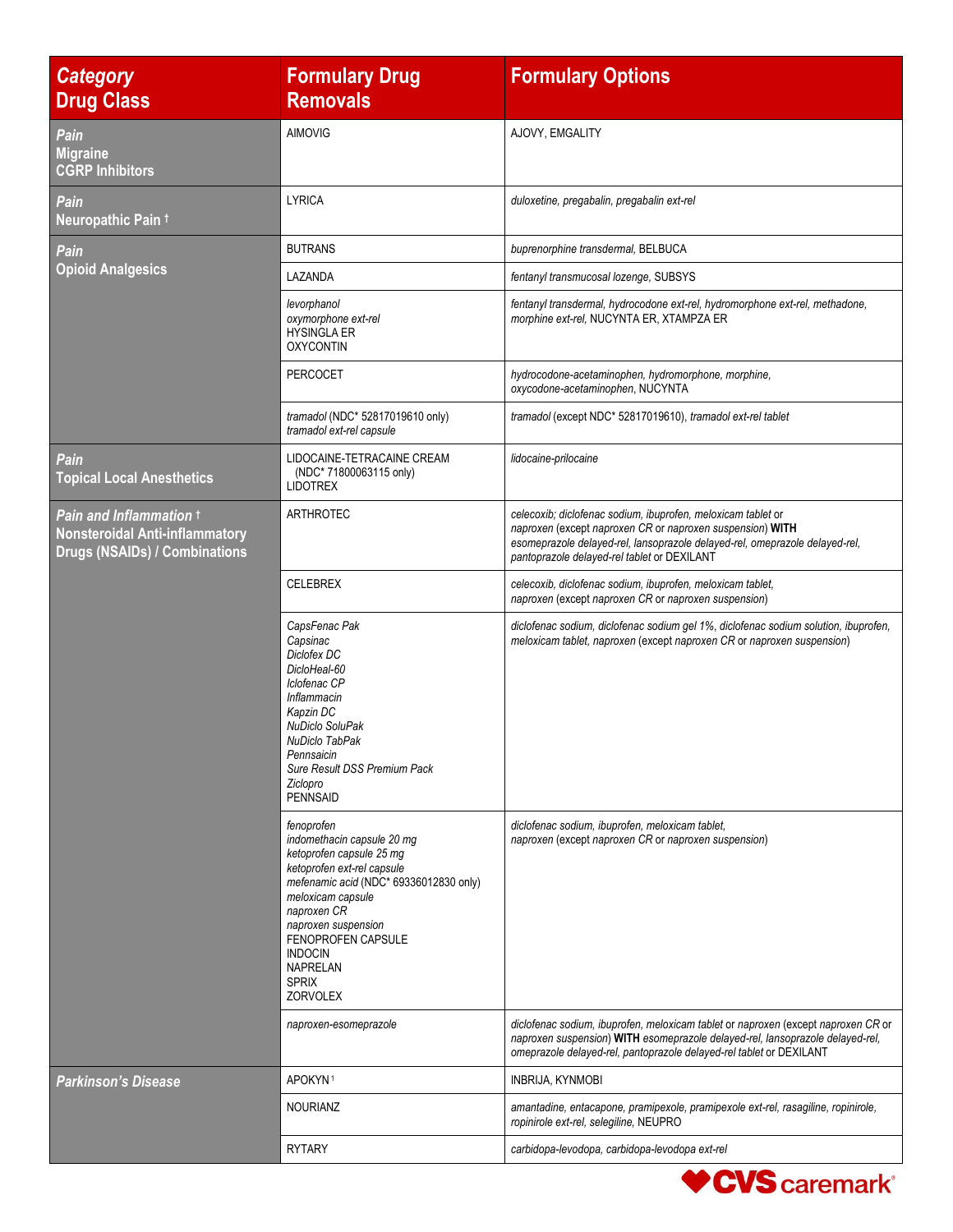| <b>Category</b><br><b>Drug Class</b>                                 | <b>Formulary Drug</b><br><b>Removals</b>                                                                                                   | <b>Formulary Options</b>                                                                                                                               |
|----------------------------------------------------------------------|--------------------------------------------------------------------------------------------------------------------------------------------|--------------------------------------------------------------------------------------------------------------------------------------------------------|
| Phenylketonuria                                                      | KUVAN <sup>1</sup>                                                                                                                         | sapropterin                                                                                                                                            |
| <b>Postherpetic Neuralgia</b>                                        | <b>HORIZANT</b>                                                                                                                            | gabapentin, pregabalin, pregabalin ext-rel, GRALISE                                                                                                    |
| <b>Premenstrual Dysphoric Disorder</b><br>(PMDD)                     | fluoxetine tablet (generics for SARAFEM only)                                                                                              | fluoxetine (except fluoxetine tablet 60 mg, fluoxetine tablet [generics for SARAFEM]),<br>paroxetine HCI ext-rel (except NDC* 60505367503), sertraline |
| <b>Prenatal Vitamins 9</b>                                           | <b>AZESCO</b><br>PRENATAL PLUS<br><b>TRINAZ</b><br>VITAFOL-ONE<br>ZALVIT<br>All other brand prenatal vitamins that are not<br>CITRANATAL   | prenatal vitamins, CITRANATAL                                                                                                                          |
| <b>Prostate Condition</b><br>Benign Prostatic Hyperplasia +          | <b>JALYN</b>                                                                                                                               | dutasteride-tamsulosin; dutasteride or finasteride WITH alfuzosin ext-rel, doxazosin,<br>silodosin, tamsulosin or terazosin                            |
|                                                                      | <b>RAPAFLO</b><br><b>UROXATRAL</b>                                                                                                         | alfuzosin ext-rel, doxazosin, silodosin, tamsulosin, terazosin                                                                                         |
| <b>Pseudobulbar Affect</b>                                           | NUEDEXTA                                                                                                                                   | Consult doctor                                                                                                                                         |
| <b>Respiratory</b><br><b>Alpha-1 Antitrypsin Deficiency</b>          | ARALAST NP <sup>1</sup><br>GLASSIA <sup>1</sup><br>ZEMAIRA <sup>1</sup>                                                                    | PROLASTIN-C                                                                                                                                            |
| <b>Respiratory</b><br><b>Anaphylaxis Treatment Agents</b>            | <b>ADRENALIN</b><br><b>SYMJEPI</b>                                                                                                         | epinephrine auto-injector, AUVI-Q, EPIPEN, EPIPEN JR                                                                                                   |
| <b>Respiratory</b><br>Cough                                          | benzonatate<br>(NDCs* 69336012615, 69499032915 only)                                                                                       | benzonatate (except NDCs* 69336012615, 69499032915)                                                                                                    |
| <b>Respiratory</b><br><b>Xanthines</b>                               | THEO-24                                                                                                                                    | ipratropium inhalation solution, PERFOROMIST, SEREVENT, SPIRIVA,<br>STRIVERDI RESPIMAT, YUPELRI                                                        |
| <b>Sleep Disorder</b><br>Hypnotics, Non-benzodiazepines              | quazepam<br>zolpidem sublingual<br><b>LUNESTA</b><br><b>ROZEREM</b><br><b>SILENOR</b><br><b>ZOLPIMIST</b>                                  | doxepin, eszopiclone, ramelteon, zolpidem, zolpidem ext-rel, BELSOMRA                                                                                  |
| Testosterone Replacement t<br><b>Androgens</b>                       | testosterone gel 1% (authorized generics for<br>TESTIM and VOGELXO only)<br>ANDROGEL<br><b>FORTESTA</b><br><b>TESTIM</b><br><b>VOGELXO</b> | testosterone gel (except authorized generics for TESTIM and VOGELXO),<br>testosterone solution, ANDRODERM, NATESTO                                     |
| <b>Thyroid Supplements</b>                                           | <b>CYTOMEL</b><br>NATURE-THROID<br><b>WESTHROID</b><br>WP THYROID                                                                          | levothyroxine, liothyronine, SYNTHROID                                                                                                                 |
|                                                                      | <b>TIROSINT</b>                                                                                                                            | levothyroxine, SYNTHROID                                                                                                                               |
| Transplant t<br>Immunosuppressants,<br><b>Calcineurin Inhibitors</b> | PROGRAF <sup>1</sup>                                                                                                                       | tacrolimus                                                                                                                                             |
| <b>Urea Cycle Disorders</b>                                          | <b>BUPHENYL1</b><br>RAVICTI <sup>1</sup>                                                                                                   | sodium phenylbutyrate                                                                                                                                  |
| Uterine Fibroids 1                                                   | LUPRON DEPOT1                                                                                                                              | ORIAHNN, MYFEMBREE                                                                                                                                     |

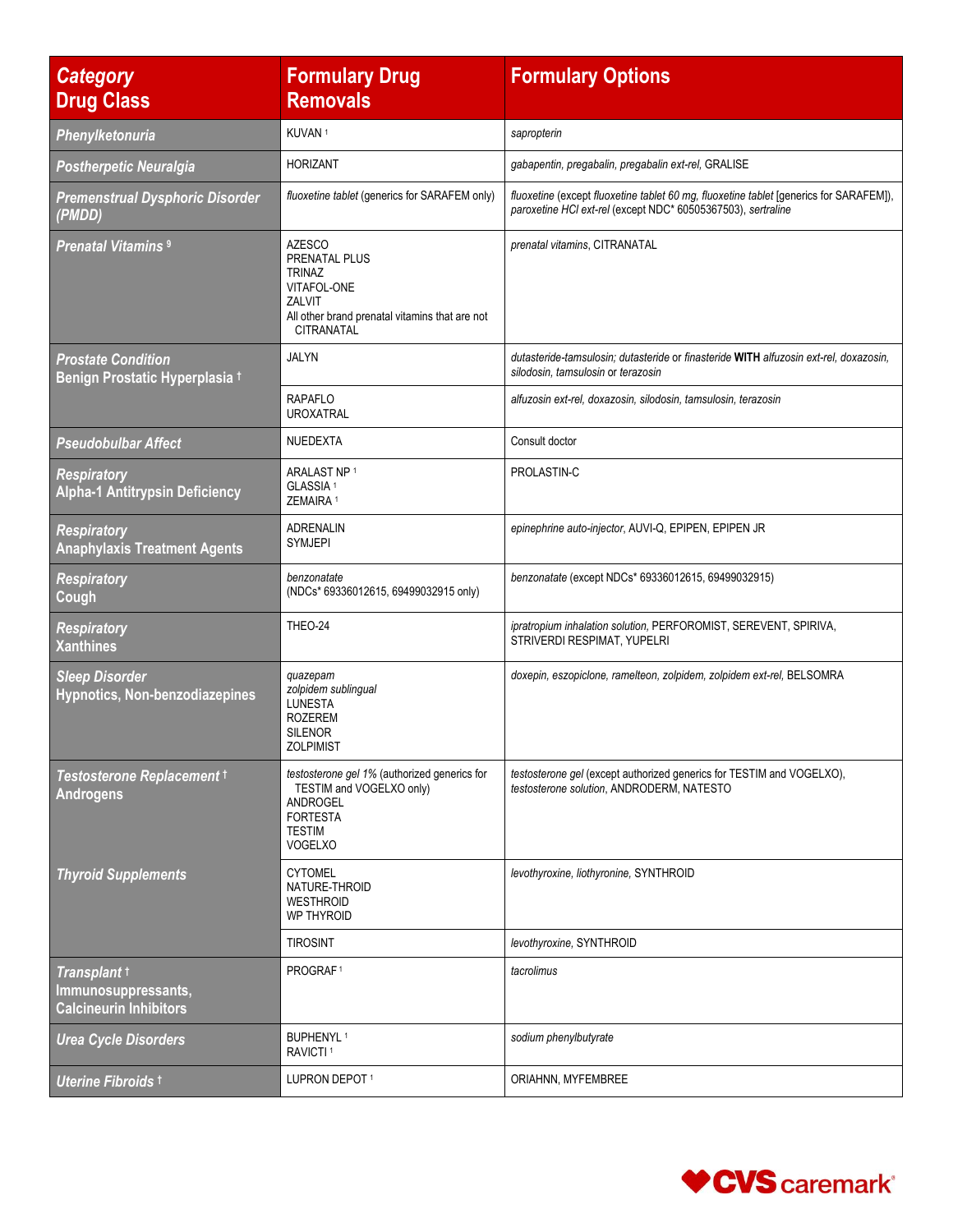| <b>Category</b><br>Drug Class                                        | <b>Other Considerations</b>                                                                                                                                                                                                                                                                                                                                                                                                                  |
|----------------------------------------------------------------------|----------------------------------------------------------------------------------------------------------------------------------------------------------------------------------------------------------------------------------------------------------------------------------------------------------------------------------------------------------------------------------------------------------------------------------------------|
| <b>All Drugs</b>                                                     | On a quarterly basis, new and existing products - including limited source generics, products with significant cost inflation, and<br>specialty and non-specialty products - may be re-evaluated to determine appropriate formulary placement. These evaluations will<br>assess whether clinically appropriate and cost-effective options remain available on the formulary and may result in removal, addition<br>or deletion of a product. |
| Autoimmune and Hepatitis C $\dagger$                                 | For some clients, an Indication-Based Formulary will be utilized for products in these classes and may result in additional removals for<br>certain conditions only.                                                                                                                                                                                                                                                                         |
| <b>Drugs for Infusion Into Spaces</b><br><b>Other Than the Blood</b> | A drug that must be infused into a space other than the blood will generally not be covered under the prescription drug benefit.                                                                                                                                                                                                                                                                                                             |
| New-to-Market Agents <sup>1</sup>                                    | New-to-market products and new variations of products already in the marketplace will not be added to the formulary immediately.<br>Each product will be evaluated for clinical appropriateness and cost-effectiveness. Recommended additions to the formulary will be<br>presented to the CVS Caremark® National Pharmacy and Therapeutics Committee (or other appropriate reviewing body) for review<br>and approval.                      |

The listed formulary options are subject to change.

| <b>List of Formulary Drug Removals</b> |  |
|----------------------------------------|--|
|----------------------------------------|--|

AVENOVA AVSOLA <sup>1</sup>

ABILIFY ACANYA ACIPHEX ACIPHEX SPRINKLE ACTEMRA ACTPEN <sup>1</sup> ACTEMRA INTRAVENOUS <sup>1</sup> ACTEMRA SUBCUTANEOUS <sup>1</sup> ACTICLATE *Activite* ACTOS ACUVAIL *acyclovir cream adapalene pad* ADCIRCA<sup>1</sup> ADDERALL ADRENALIN ADZENYS ER ADZENYS XR-ODT AFINITOR <sup>1</sup> AIMOVIG *albuterol sulfate CFC-free aerosol* (NDC\* 66993001968 only) ALEVICYN GEL ALEVICYN SG ALEVICYN SOLUTION ALIQOPA <sup>1</sup> ALLISON MEDICAL INSULIN SYRINGES <sup>6</sup> ALPROLIX <sup>1</sup> ALREX ALTOPREV ALVESCO AMITIZA AMRIX ANDROGEL APEXICON E APIDRA APOKYN <sup>1</sup> APTENSIO XR APTIVUS <sup>1</sup> ARALAST NP <sup>1</sup> ARANESP <sup>1</sup> ARTHROTEC ASMANEX ASMANEX HFA ASTAGRAF XL <sup>1</sup> ATACAND ATACAND HCT ATIVAN ATOPADERM ATRIPLA <sup>1</sup> AVASTIN <sup>1</sup>

AZASITE AZELEX AZESCO AZOR BALCOLTRA BANZEL SUSPENSION BARACLUDE TABLET<sup>1</sup> BEAU RX BECONASE AQ BENICAR BENICAR HCT BENSAL HP BENZACLIN *benzonatate* (NDCs\* 69336012615, 69499032915 only) BEPREVE **BERINERT1** BETAMETHASONE ACETATE- BETAMETHASONE SODIUM PHOSPHATE BETAPACE BETAPACE AF **BETIMOL** BEVESPI AEROSPHERE BEYAZ *bimatoprost solution 0.03%* BORTEZOMIB <sup>1</sup> BOTOX <sup>1</sup> BREEZE 2 STRIPS AND KITS 8 **BROMSITE** *budesonide ext-rel Bupap* BUPHENYL<sup>1</sup> *bupropion ext-rel tablet 450 mg butalbital-acetaminophen capsule butalbital-acetaminophen tablet 25-325 mg butalbital-acetaminophen tablet 50-300 mg* BUTALBITAL-ACETAMINOPHEN (NDC\* 69499034230 only) *butalbital-acetaminophen-caffeine capsule* BUTRANS BYDUREON BCISE BYETTA CAFERGOT *calcipotriene cream calcipotriene foam* CALCIPOTRIENE FOAM *calcipotriene-betamethasone calcitriol ointment* CAMBIA *CapsFenac Pak*

*Capsinac* CARAC CARAFATE CARBINOXAMINE TABLET 6 MG CARDIZEM CARDIZEM CD CARDIZEM LA *carisoprodol 250 mg* **CARNITOR** CARNITOR SF CELEBREX CELLCEPT <sup>1</sup> *chlordiazepoxide-clidinium* (NDCs\* 11534019701, 42494040901, 51293069601, 51293069610, 67877073101, 70700018501 only) *chlorzoxazone 250 mg chlorzoxazone 375 mg chlorzoxazone 500 mg* (NDC\* 73007001303 only) *chlorzoxazone 750 mg* CHORIONIC GONADOTROPIN <sup>1</sup> CIALIS CICATRACE CILOXAN CIMZIA LYOPHILIZED POWDER <sup>1</sup> CINRYZE <sup>1</sup> CIPRO HC CIPRODEX *ciprofloxacin-fluocinolone clindamycin gel* (NDC\* 68682046275 only) *clobetasol spray* CLOBEX SPRAY *clocortolone cream* COLAZAL *colchicine capsule* COLCRYS COMPLERA <sup>1</sup> CONSENSI CONTOUR NEXT STRIPS AND KITS <sup>8</sup> CONTOUR STRIPS AND KITS <sup>8</sup> CONTRAVE CORDRAN CREAM CORDRAN LOTION CORDRAN OINTMENT CORDRAN TAPE COREG CR *CoreMino* COZAAR CRESEMBA CRESTOR CUPRIMINE <sup>1</sup> *cyclobenzaprine ext-rel capsule*

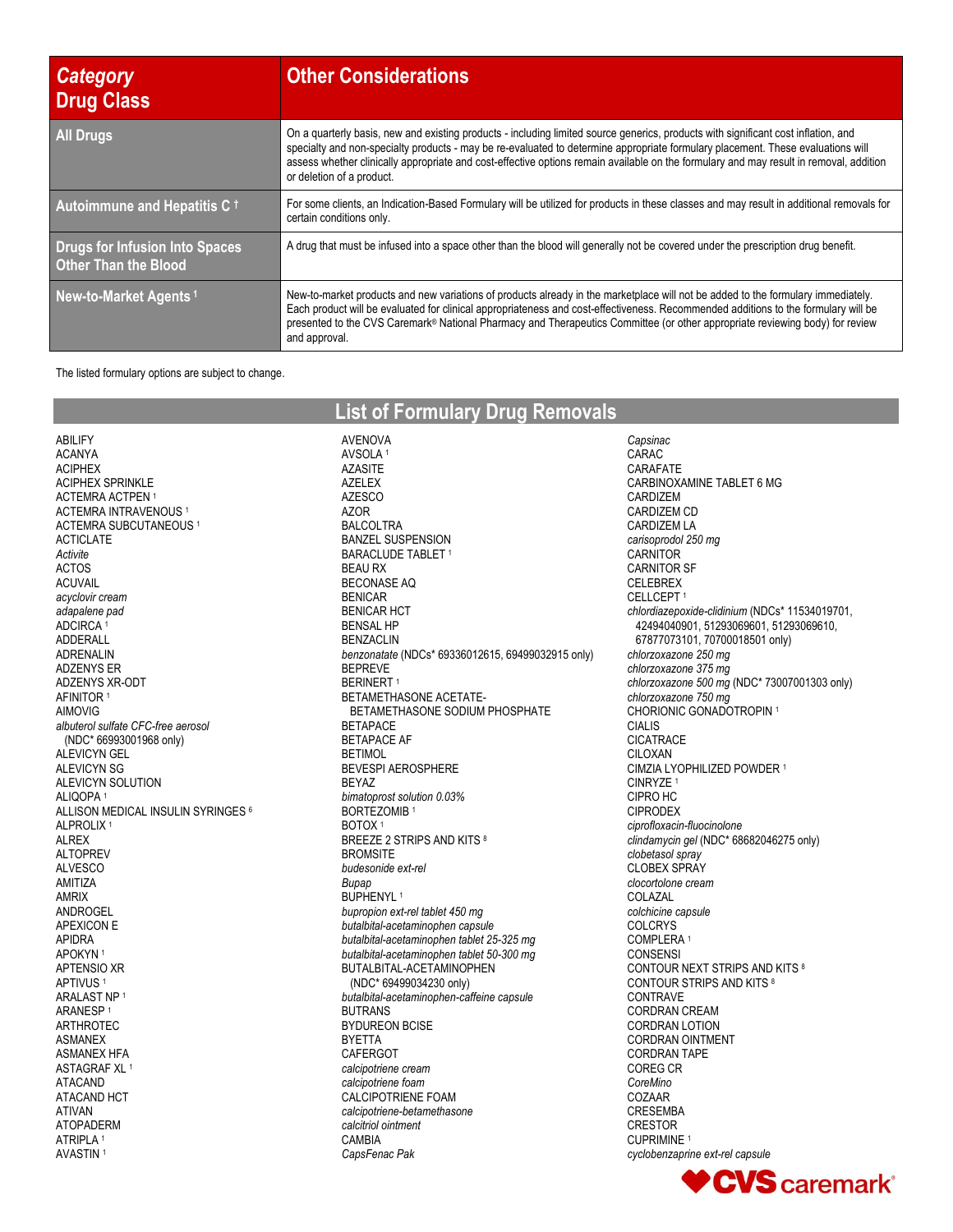cyclobenzaprine tablet 7.5 mg CYMBALTA **CYTOMEL DARAPRIM DAYTRANA DELZICOL DESFERAL** desonide gel desoximetasone ointment 0.05% DesRx **DETROL LA** dexchlorpheniramine Dexifol Diclofex DC DicloHeal-60 **DIFFERIN LOTION** diflorasone cream diflorasone ointment dihydroergotamine spray diltiazem ext-rel (generics for CARDIZEM LA only) **DIOVAN DIOVAN HCT Diphen Elixir DORYX DORYX MPC** doxepin cream doxycycline hyclate delayed-rel tablet doxycycline hyclate tablet 50 mq (NDC\* 72143021160 only) doxycycline hyclate tablet 75 mg doxycycline hyclate tablet 150 mg doxycycline monohydrate capsule 75 mg doxycycline monohydrate capsule 150 mg doxycycline monohydrate delayed-rel capsule **DULERA DUTOPROL DYMISTA DYRENIUM FDARRI** EDARBYCLOR E.E.S. GRANULES EFFEXOR XR ELELYSO<sup>1</sup> **ELIDEL FLIOUIS ELMIRON ENLITE CONTINUOUS GLUCOSE MONITORING SYSTEM ENTERAGAM** ENTYVIO (For Crohn's Disease Only)<sup>1</sup> ENVARSUS XR<sup>1</sup> **FPANFD** EPICERAM EPIVIR HBV<sup>1</sup> EPOGEN<sup>1</sup> ergotamine-caffeine ERYPED estradiol vaginal tablet **ESTRING EVEKEO EVERSENSE CONTINUOUS GLUCOSE MONITORING SYSTEM EXFORGE FXFORGF HCT** EXJADE<sup>1</sup> EXTAVIA<sup>1</sup> **FABIOR FANAPT** FFIRA<sup>1</sup> **FEMRING** fenofibrate capsule 50 mg fenofibrate capsule 130 mg fenofibrate tablet 40 mg fenofibrate tablet 120 mg FENOGLIDE TABLET 120 MG fenoprofen FENOPROFEN CAPSULE FERIVA 21/7

**FERRIPROX1** Fexmid **FINACEA GEL FIORICET CAPSULE FLAREX** flucytosine capsule 500 mg fluocinonide cream 0.1% fluorouracil cream 0.5% fluoxetine tablet (generics for SARAFEM only) fluoxetine tablet 60 mg flurandrenolide cream flurandrenolide lotion flurandrenolide ointment **FMI FORTE FML LIQUIFILM** FML S.O.P. **FOCALIN XR** FOLIC-K FOLLISTIM AO<sup>1</sup> Folvite-D **FORTAMET FORTESTA FOSRENOL FOSTEUM FOSTEUM PLUS FREESTYLE LIBRE CONTINUOUS GLUCOSE MONITORING SYSTEM FREESTYLE STRIPS AND KITS 8** FULPHILA<sup>1</sup> **GEL-ONE** Genicin Vita-S **GENOTROPIN1** GLASSIA<sup>1</sup> GLEEVEC<sup>1</sup> **GLUMETZA GLYCOPYRROLATE TABLET 1.5 MG GOLYTELY GRANIX<sup>1</sup> GUARDIAN CONNECT CONTINUOUS GLUCOSE MONITORING SYSTEM GUARDIAN REAL-TIME CONTINUOUS GLUCOSE MONITORING SYSTEM** halcinonide cream HAI OG heparin sodium in 5% dextrose **HEPARIN SODIUM IN 5% DEXTROSE** HEPSERA<sup>1</sup> HERCEPTIN<sup>1</sup> HERCEPTIN HYLECTA<sup>1</sup> **HORIZANT HUMALOG** HUMALOG MIX 50/50 HUMALOG MIX 75/25 HUMATROPE<sup>1</sup> HUMULIN 70/30 4 HUMULIN N 4 HUMULIN R<sup>4</sup> HYALGAN<sup>1</sup> hydrocortisone butyrate lipophilic cream 0.1% hydrocortisone butyrate lotion HylaVite hyoscyamine sulfate ext-rel **HYSINGLA ER** HY7AAR Iclofenac CP **ICLUSIG1** icosapent ethyl ILUMYA<sup>1</sup> **INCRUSE ELLIPTA INDERAL LA INDERAL XL INDOCIN** indomethacin capsule 20 mq Inflammacin INFLECTRA<sup>1</sup> **INNOPRAN XL INTRAROSA INTUNIV** 

**INVELTYS INVIRASE1 INVOKAMET INVOKAMET XR INVOKANA** isosorbide dinitrate 40 mg ivermectin cream JADENU<sup>1</sup> **JALYN JENTADUETO JENTADUETO XR KAMDOY** Kapzin DC KAZANO ketoconazole foam 2% Ketodan ketoprofen capsule 25 mg ketoprofen ext-rel capsule KINERET<sup>1</sup> **KOMBIGLYZE XR** KUVAN<sup>1</sup> **KYPROLIS<sup>1</sup> LACRISERT LACTULOSE PAK** LANOXIN TABLET (125 MCG and 250 MCG only) lanthanum carbonate **I ANTIJS LASTACAFT** LAZANDA **LESCOL XL** LETAIRIS<sup>1</sup> LEUKINE<sup>1</sup> levorphanol LEXAPRO LEXIVA<sup>1</sup> LIALDA **LIBRAX** LIDOCAINE-TETRACAINE CREAM (NDC\* 71800063115 only) **LIDOTREX** LILETTA<sup>1</sup> **LIPITOR LITHOSTAT LIVALO** Lorid Lorzone **LOTEMAX LOTEMAX SM** luliconazole **I UNESTA** LUPRON DEPOT<sup>1</sup> **LYRICA MACRODANTIN** Matzim LA MAVYRET<sup>1</sup> **MAXALT** MAXALT-MLT **MAXIDEX** mefenamic acid (NDC\* 69336012830 only) meloxicam capsule **MENEST** mesalamine delayed-rel tablet 800 mg metaxalone 400 mg metformin ext-rel (generics for FORTAMET and GLUMETZA only) methocarbamol 500 mg (NDC\* 69036091010 only) methocarbamol 750 mg (NDCs\* 69036093090, 70868090190 only) MIACALCIN INJECTION **MICARDIS** MICARDIS HCT Miaeraot MILLIPRED MINASTRIN 24 FE **MINIVELLE** minocycline ext-rel **MIRVASO** Mondoxyne NL capsule 75 mg **CVS** caremark<sup>®</sup>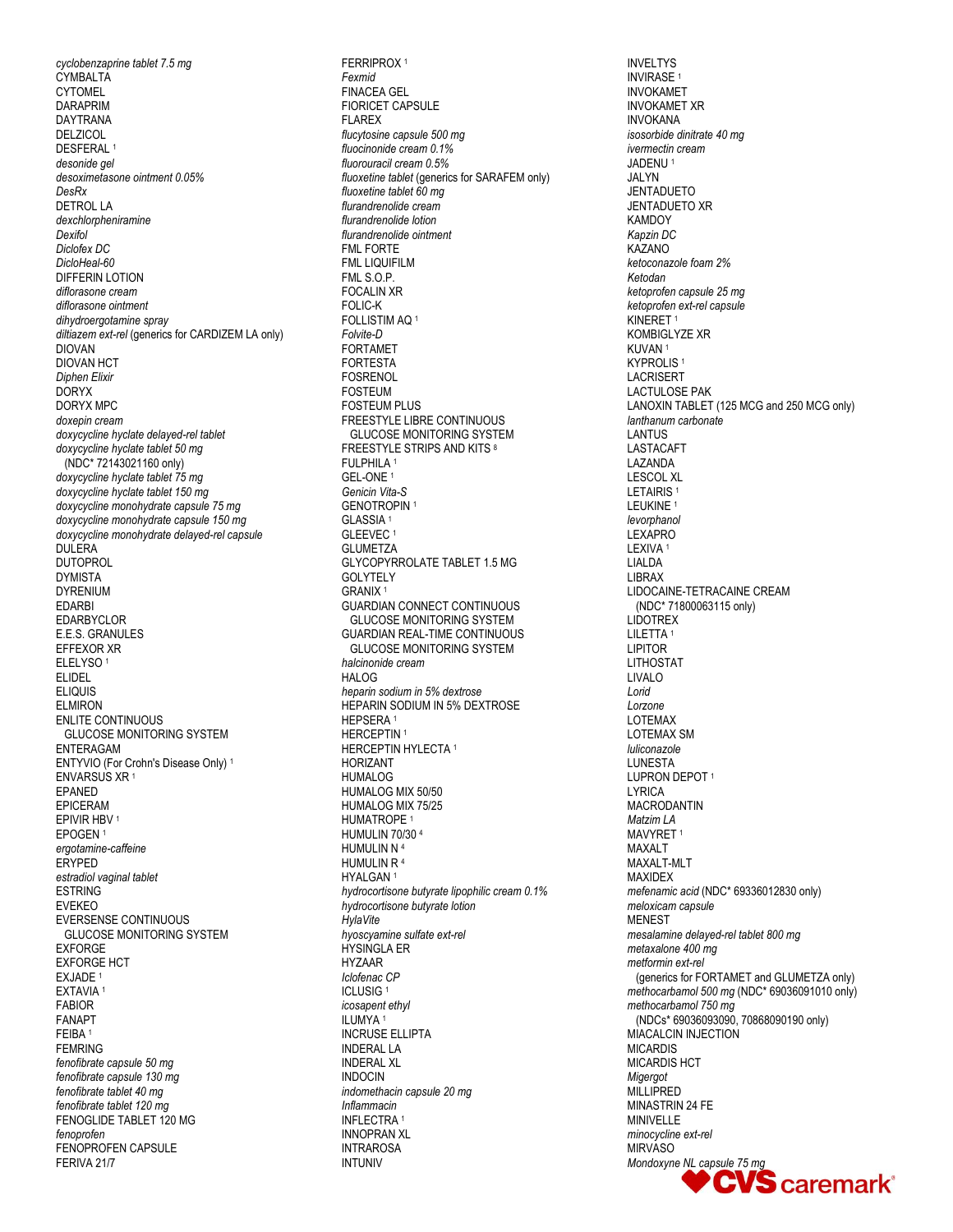MONOVISC<sup>1</sup> **MOVIPREP** MULPLETA<sup>1</sup> **MultiPro** mupirocin cream MYFORTIC<sup>1</sup> **MYRBETRIO MYTESI NAPRELAN** naproxen CR naproxen suspension naproxen-esomeprazole NATURE-THROID NEO-SYNALAR **NESINA** NEULASTA<sup>1</sup> NEULASTA ONPRO<sup>1</sup> NFUPOGEN1 **NEVANAC NEXIUM** niacin tablet 500 mg Niacor **NICADAN NICAPRIN NICAZEL** NICAZEL FORTE **NICOMIDE NILANDRON** nitrofurantoin (NDCs\* 16571074024, 70408023932 only) Nolix NORGESIC FORTE **NORITATE** NORPACE **NORVASC NOURIANZ** NOVAREL<sup>1</sup> NOVO NORDISK NEEDLES 6 **NOXAFIL** NPI ATF<sub>1</sub> NuDiclo SoluPak NuDiclo TabPak NUEDEXTA NUTROPIN AQ<sup>1</sup> **NUVARING NUVIGIL** OLUX-E omeprazole-sodium bicarbonate **OMNARIS** OMNITROPE<sup>1</sup> **OMNIVEX ONFI** ONGI Y7A ORENCIA INTRAVENOUS<sup>1</sup> orphenadrine-aspirin-caffeine Orphenaesic Forte ORTHO D ORTHO DF ORTHOVISC<sup>1</sup> Oscimin SR OSENI **OSMOPREP OSPHENA** OTREXUP<sup>1</sup> OWEN MUMFORD NEEDLES 6 oxiconazole (NDCs\* 00168035830, 51672135902 only) OXYCONTIN oxymorphone ext-rel **OXYTROL** pantoprazole delayed-rel suspension paroxetine HCI ext-rel (NDC\* 60505367503 only) paroxetine mesylate capsule 7.5 mg PAXIL **PAXIL CR** peg 3350-electrolytes (generics for MOVIPREP only) PEGASYS<sup>1</sup> Pennsaicin **PENNSAID PERCOCET** 

PERRIGO NEEDLES<sup>6</sup> PFXFVA **PLAVIX POLYTOZA** posaconazole delayed-rel tablet PRADAXA PRED FORTE PRED MILD prednisolone solution 10 ma/5 mL prednisolone solution 20 mg/5 mL PREGNYL<sup>1</sup> **PREMARIN** PREMARIN CREAM PRENATAL PLUS **PREVACID PREVIDENT PRILOSEC PRISTIO** PROAIR HFA PROAIR RESPICLICK PROCRIT<sup>1</sup> PROCYSBI<sup>1</sup> **PRODIGEN** PROGRAF<sup>1</sup> **PROMETRIUM PROTONIX PROVAD** PROVENTIL HFA **PROVIGIL** PROZAC **PSORCON** ONASL QTERN quazepam RAPAFLO RAPAMUNE<sup>1</sup> RAVICTI<sup>1</sup> **RAYOS RECEDO** REMODULIN<sup>1</sup> RENFLEXIS<sup>1</sup> REPATHA<sup>1</sup> REVATIO<sup>1</sup> **RHEUMATE** RIABNI<sup>1</sup> **RIBOZEL** RIMSO-50 **RIOMET** RITUXAN<sup>1</sup> **ROZEREM** RvClora RYTARY SABRIL<sup>1</sup> SAIZEN<sup>1</sup> SANDOSTATIN LAR<sup>1</sup> **SCARSILK PAD SEASONIQUE** SEROQUEL XR SIGNIFOR LAR<sup>1</sup> SIL-K PAD **SILENOR SILIVEX SILTREX** SIMPONI<sup>1</sup> **SINGULAIR** SOMAVERT<sup>1</sup> **SORILUX SPRIX STENDRA** STRIBILD<sup>1</sup> SUBOXONE sucralfate suspension sumatriptan-naproxen **SUPREP** Sure Result DSS Premium Pack Svmax-SR SYM.IFPI SYNERDERM

SYNVISC<sup>1</sup> SYNVISC-ONE<sup>1</sup> SYPRINE<sup>1</sup> **TALIVA** Targadox TASIGNA<sup>1</sup> tavaborole **TAYTULLA TAZORAC** TECFIDERA<sup>1</sup> **TESTIM** testosterone gel 1% (authorized generics for TESTIM and VOGELXO only) THEO-24 **THIOLA** THIOLA EC<sup>1</sup> TIMOPTIC OCUDOSE **TIROSINT** TORI<sup>1</sup> TOBI PODHALER<sup>1</sup> **TOBRADEX ST** topiramate ext-rel capsule (generics for QUDEXY XR only) TOPROL-XL TRACLEER<sup>1</sup> **TRADJENTA** tramadol (NDC\* 52817019610 only) tramadol ext-rel capsule **TRANSDERM SCOP TRAVATAN Z** TRELSTAR MIXJECT<sup>1</sup> **TREXIMET** triamcinolone aerosol 0.2% triamcinolone ointment 0.05% **Trianex** TRICOR **TRINAZ** TRIVIDIA INSULIN SYRINGES 6 **TronVite** TRUVADA<sup>1</sup> TRUXIMA<sup>1</sup> **TUDORZA** UDENYCA<sup>1</sup> **ULORIC** ULTIMED INSULIN SYRINGES<sup>6</sup> ULTIMED NEEDLES 6 **ULTRAVATE UROXATRAL** VAI CYTE VALTREX Vanoxide-HC VASCULERA **VECTICAL VELTIN** venlafaxine ext-rel tablet (except 225 mg) **VENTOLIN HFA VEREGEN VIAGRA VIEKIRA PAK1 VIIBRYD** VIRACEPT<sup>1</sup> VISCO-31 VITAFOL-ONE Vitasure VIVELLE-DOT VOGELXO Vtol LQ **WESTHROID WP THYROID** XALKORI<sup>1</sup> **XANAX XANAX XR** XENAZINE<sup>1</sup> **XENICAI XOLEGEL XOPENEX HFA** Xvite **XYZBAC YASMIN** 

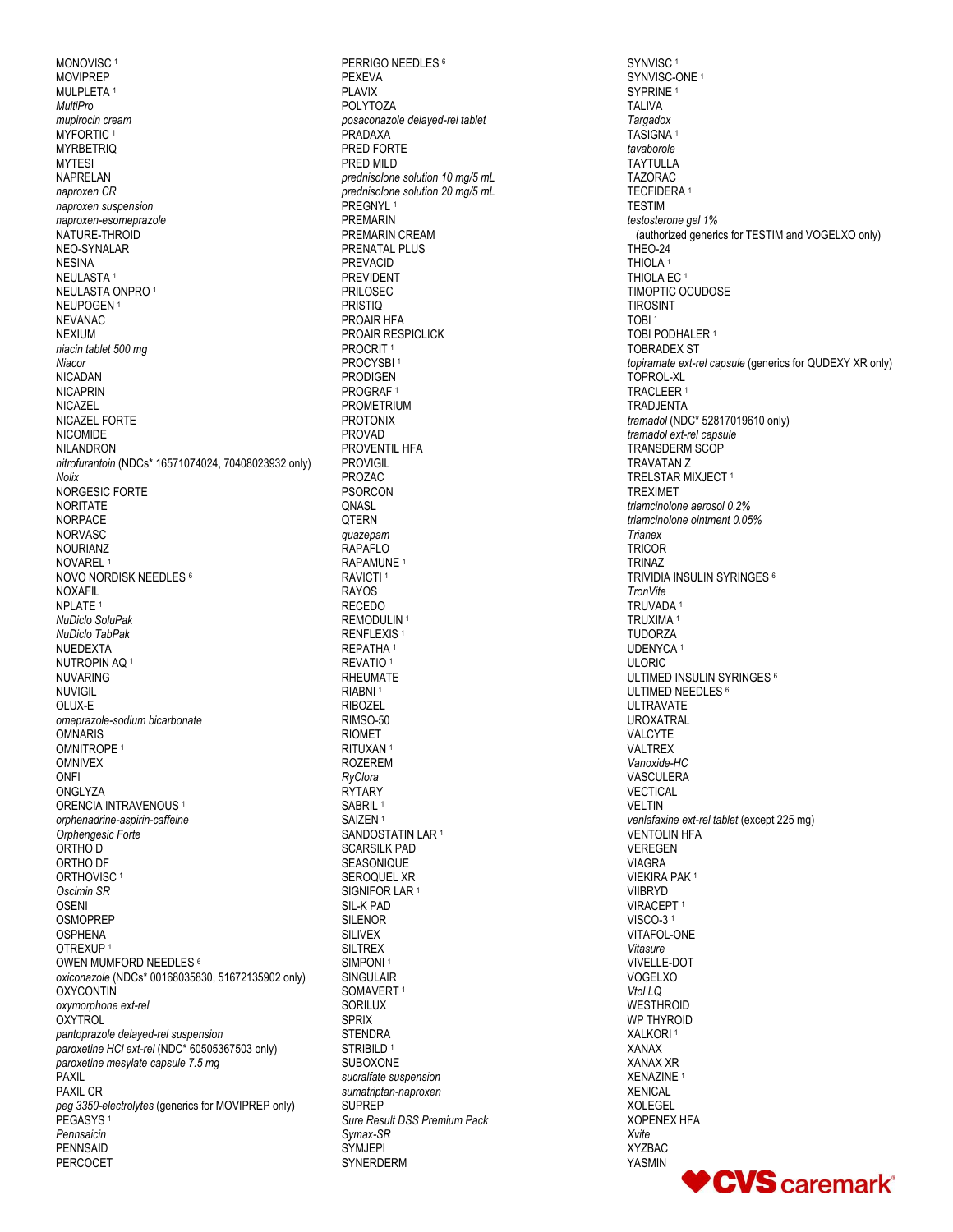YAZ Yuvafem ZALVIT ZARXIO<sup>1</sup> ZEGERID<br>ZELAC<br>ZEMAIRA 1 ZEPATIER<sup>1</sup> ZERVIATE ZESTORETIC

ZETIA<br>ZETONNA ZIANA Ziclopro zileuton ext-rel<br>ZIRGAN ZOLADEX<sup>1</sup> ZOLOFT \_\_\_\_.<br>zolpidem sublingual<br>ZOLPIMIST

ZONEGRAN ZONTIVITY ZORTRESS<sup>1</sup> ZORVOLEX ZUPLENZ<br>ZUPLENZ<br>ZYDELIG<sup>1</sup> ZYLET ZYTIGA<sup>1</sup> ZYVIT